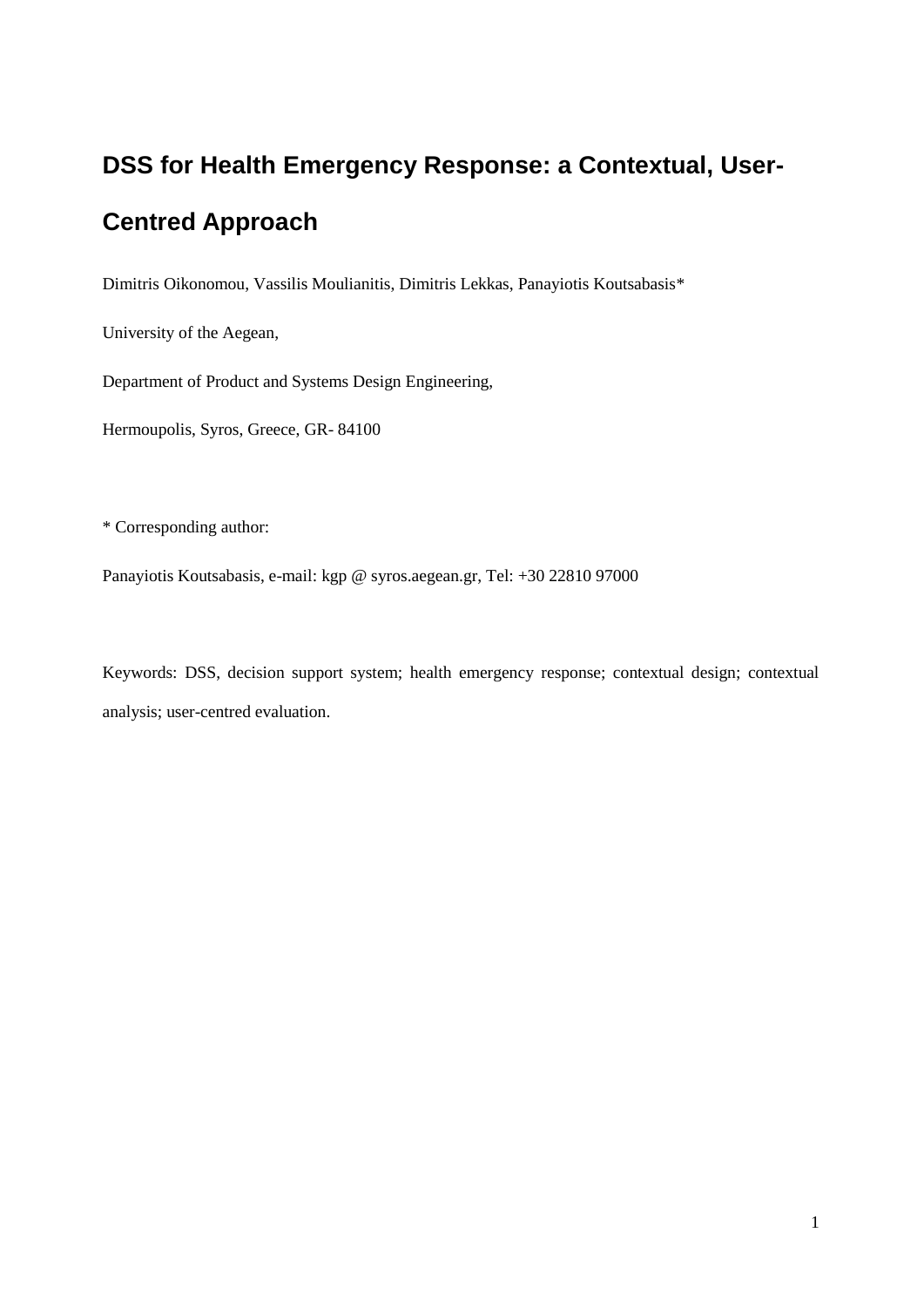#### **Abstract**

The paper presents the design approach and architecture of a Decision Support System (DSS) for the Hellenic Centre for Emergency Health Care (ΕΚΑΒ, [http://www.ekab.gr\)](http://www.ekab.gr/). The DSS supports the cooperation and decision-making processes at the EKAB call centre concerning the effective activation and allocation of appropriate resources mainly: ambulances, healthcare personnel and other public emergency resources like fire fighting and police. The DSS is a geographic web-based mash-up that builds on top of existing information systems and databases, and collects, aggregates, records and presents various types of dynamic information about medical incidents in real time, thus promoting evidence-based medicine. Additionally, the system provides a number of user interfaces (web-based and mobile) for call centre operators, radio centre operators, ambulance personnel and administration. A contextual approach was necessary for the design of the system that was based on various related methods, and included field observation of the current ways of work at EKAB sites, design and development of data resources and user interfaces and user centred evaluation of system prototypes. The operation of health emergency response is life critical and requires decision-making that must be informed with various data about medical incidents; in order to support the decision making process, the design of interactive information systems has to take into account the existing ways of work of the people involved, in order to be adopted and used in everyday work flow.

Keywords: DSS, Contextual Design, User-Centred Approach, Web-based, Mash-up, Health Emergency Response.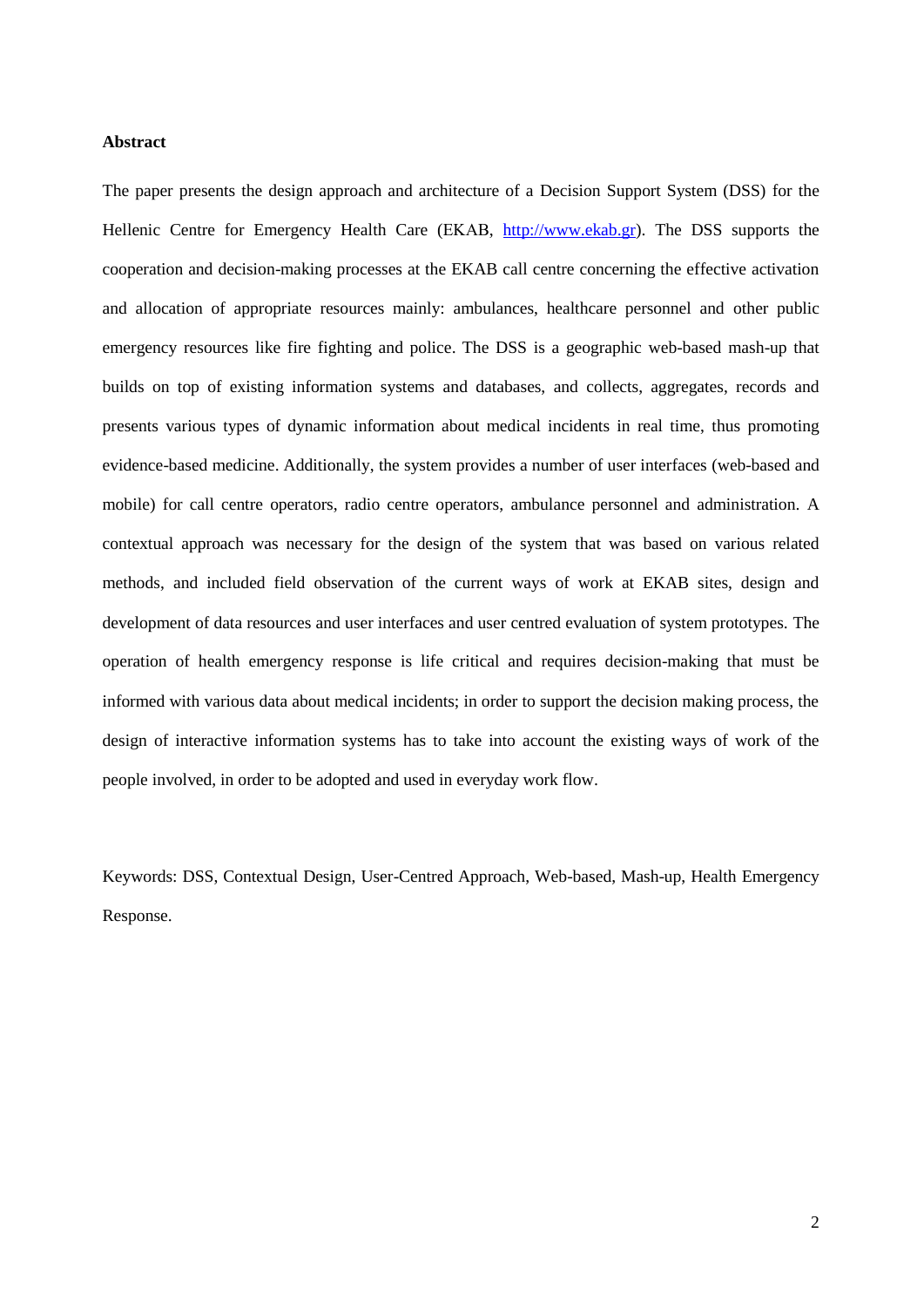## **1 Introduction**

Medical decision-making is influenced by numerous factors that can be classified according to Haynes et al (2002) into: (a) research evidence relevant to a clinical problem or decision; (b) physiological rationale; (c) individual experience. In addition, the context of decision-making severely affects the choice and mix of decision criteria: decisions tend to rely solely on human judgment when the timeframes are short, the situation is stressing, the available information is incomplete, and when there is a lack of recorded evidence about similar past situations. Health emergency response is a perfect example of such a stressing environment: it requires the intense and continuous cooperation and decision-making of various people and roles involved in life-critical situations of providing urgent medical care.

Health emergency response systems have been studied from a number of perspectives. A large stream of research has focused on service optimisation issues (Derekenaris et al. 2001; Yoo et al. 2005; Haghani & Yang, 2007); other systems emphasise on technology related to network and information technology integration (Kyriacou et al. 2003); while other approaches focus on remote medical intervention through telemedicine (Chu & Ganz, 2004). Regardless of the focus of each approach, it is widely admitted that any approach for health emergency response should build upon current norms, practices and knowledge of people and organisations involved. According to Carver & Tarroff (2007) "*a user-centred systemic approach is required with a major emphasis on user requirements driving technological developments* (for the design of emergency response systems)".

The paper presents the design approach and architecture of a Decision Support System (DSS) that supports the real time representation, communication and logging of various types of information about incidents that require urgent medical assistance for the case of the Hellenic Centre for Emergency Health Care (ΕΚΑΒ, [http://www.ekab.gr\)](http://www.ekab.gr/). The overall approach is based on various user-centred design and evaluation methods, including contextual design (Beyer & Holtzblatt, 1998) and paper prototyping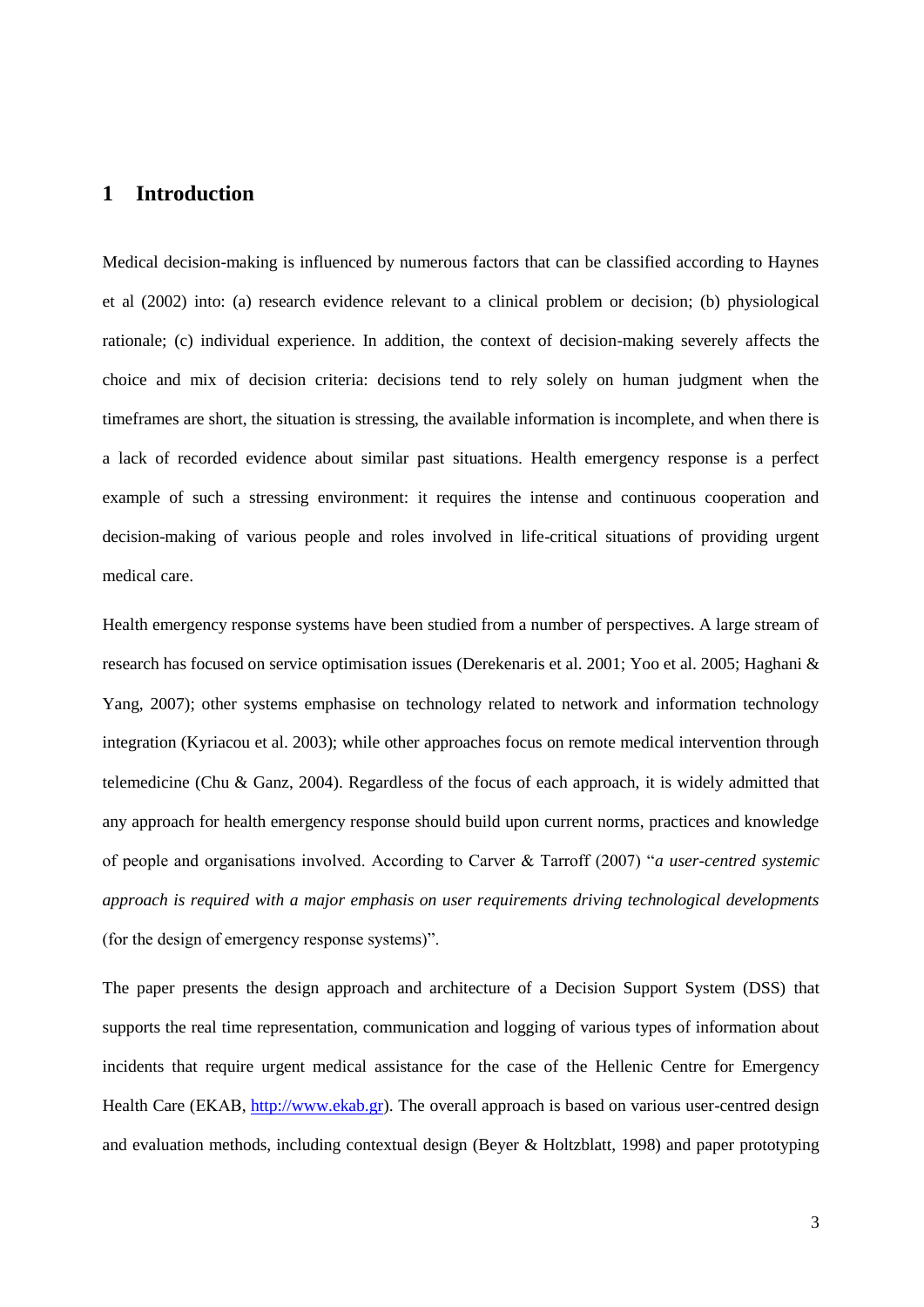(Snyder, 2003) as well as on methods of classic systems design (Cross, 1998) (especially the objectives tree method), principles of information systems design and development (Hirchheim et al. 2008) and detailed software design based on UML [0\(](#page-28-0)Pascal, 2004). The user-centred design approach is particularly relevant for this project, since that users are not well-acquainted with technology and it was necessary to seamlessly integrate their current work practices with the designed system. According to Liu et al (2006) a large number of technically innovative decision support systems fail into actual use because they have little relevance to the real world and clinical needs.

The proposed DSS is a geographic, web-based mash-up application that integrates and represents various types of dynamic information about health emergency response (like location of incident on city maps, dynamic indication about road traffic, progress status about the incident, etc.) in a similar way to other web-based dynamic mash-ups like the open-access system of marine traffic [\(http://www.marinetraffic.com\)](http://www.marinetraffic.com/) (Lekkas et al. 2008). The DSS delivers useful information at the coordinating centre and the points of care and records incident management data like calls, transportations, hospitals" treatment, patients" health problems and response times. This provides the necessary data and network infrastructure for evidence-based decision making. Evidence-based decisions do not rely on human judgement and previous clinical experiences alone, but take into account a wide range of data about the situation at hand including recorded past similar cases.

The paper is structured as follows: Section 2 presents related work in terms of a review of approaches and systems supporting health emergency response and background in terms of the user-centred methods used for this work. Section 3 presents the contextual analysis which took place at the sites of EKAB and identified the particular ways of work highlighting breakdowns and requirements for the proposed DSS. Section 4 presents the design of the DSS for health emergency response focusing on its functional architecture and the user interfaces; in addition, the first positive evaluation results are outlined. Finally, section 5 presents the discussion and conclusions of this work.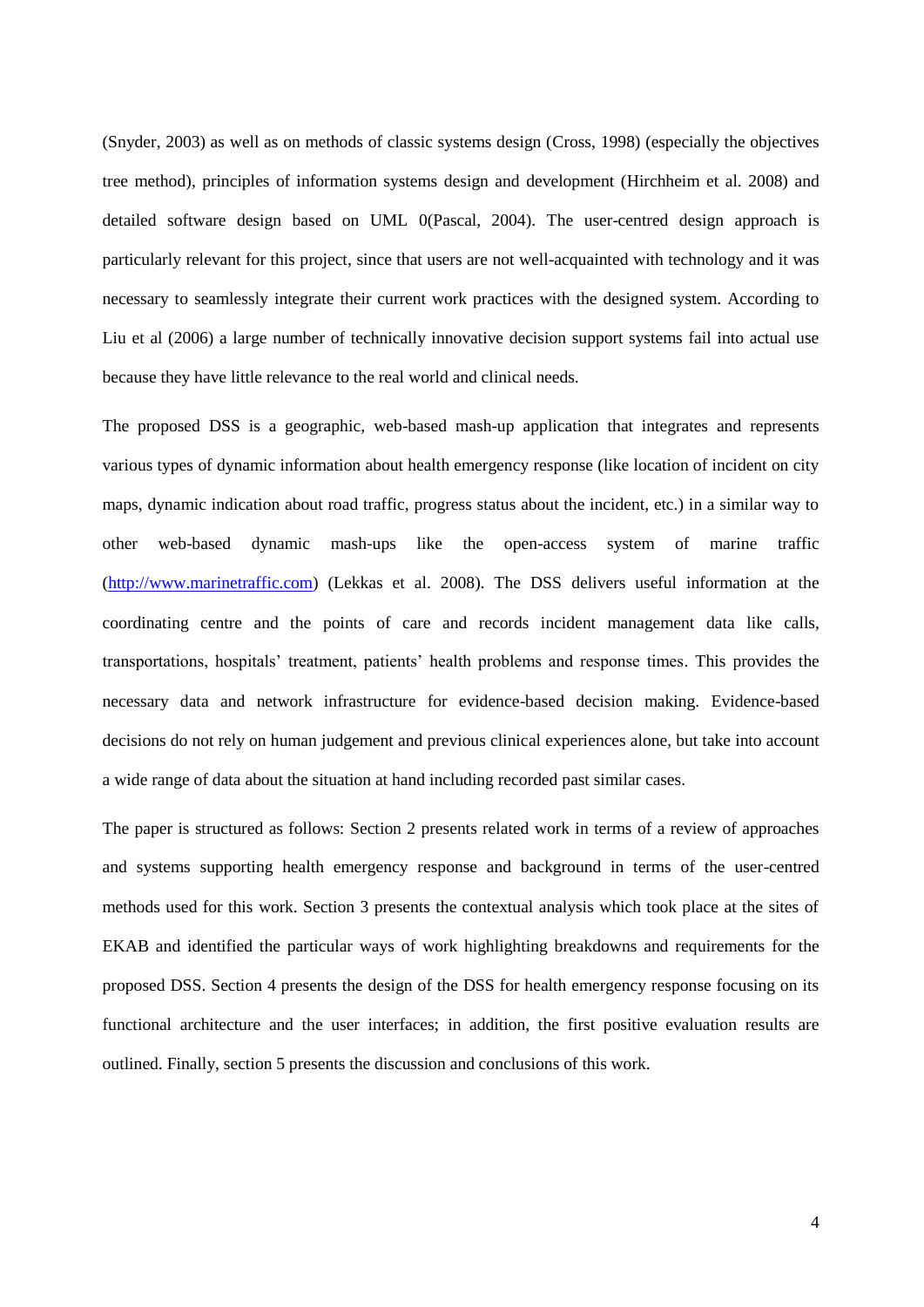# **2 Related work and background**

## **2.1 A review of relevant systems for the support of health emergency response**

The area of health emergency response has been studied extensively in scientific literature. A large stream of this work deals with addressing technical and optimisation issues to minimise response time and operations effectiveness; another stream of work deals with the integration and interoperation of state-of-the-art mobile technologies for pre-hospital care, while a third one deals with identifying requirements and design guidelines for health emergency response systems.

More specifically, Derekenaris et al (2001) present a solution to the problem of ambulance management and emergency incident handling by integrating a geographic information system (GIS), a global positioning system (GPS) and a global system for mobile communication (GSM) technologies. This approach focused on finding the best route of an ambulance, by proposing specifications for data structures for the implementation of the graph representing the road network. The approach of Yoo et al. (2005) addressed the problem of health emergency response on top of wireless networks by achieving the real-time transmission of patient images and vital sign signals simultaneously in a moving ambulance application. Haghani & Yang (2007) developed an optimization approach to assist the dispatch centre operators in assigning emergency vehicles to emergency calls, while taking into account prognosis for future demands. These approaches view the problem of effective health emergency response from a technical perspective and do not incorporate directly the specific requirements and current ways of work of the people involved in the health emergency response centres.

Kyriacou et al. (2003) developed a system for supporting doctors' computer-mediated intervention using a platform that allowed the transmission of vital biosignals and still images of the patient through the GSM mobile telecommunication network. This approach provided emergency telemedicine and home monitoring solutions in various contexts such as ambulances, rural health centres and other remote health points such as in navigating ships. In addition, Chu & Ganz (2004) introduced a cost-effective portable teletrauma system that assisted health-care centres in providing trauma information required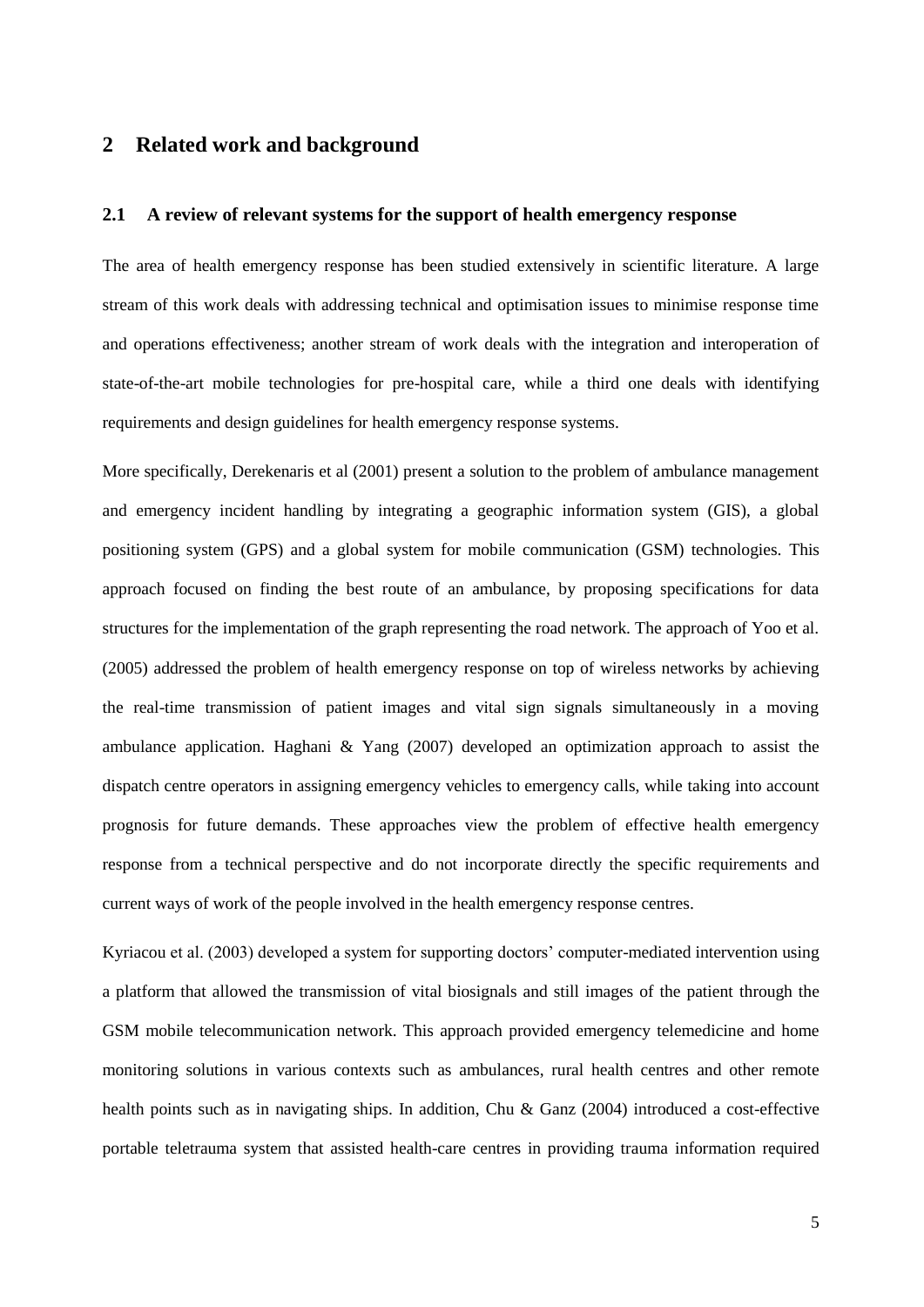throughout the pre-hospital procedure through transmission, over commercially available 3G wireless networks, of a patient's video, medical images, and electrocardiogram signals. The above approaches to emergency response enhance healthcare provision in terms of ensuring information availability to hospitals and by taking immediate action when required by telemedicine.

A third aspect of related work in healthcare emergency response is about the identification of specifications and guidelines for the design of systems and services. In Turoff et al. (2006) a systematic development of a set of general and supporting design principles and specifications for a dynamic emergency response management information system is outlined. A set of general guidelines for design is proposed but their approach is not related to some specific context of work and therefore needs to be applied in practice to show its potential. Furthermore, Carver & Tarroff (2007) note that "*although the research has led to a good understanding of the human impacts of automation, there is still a tendency for technology to drive development not fully taking into account its systemic impacts*". We can add to this that a user-centred approach is required to drive the design and development of health emergency response systems that takes into account the specific context of work practices so that proposed designs fit well with people"s prior experiences and ways of work.

## **2.2 Methods used to apply a user-centred approach**

The methods used for carrying out this work are based on Contextual Design (Beyer & Holtzblatt, 1998), which is a customer-centred approach for interactive product and systems design. The methodology is inherently user centred since it requires observation in the context of people"s work, and systemic in the sense that it helps the design team to build a rich picture [0\(](#page-26-0)Checkland, 1981) about the situation at hand, created from the multiple perspectives of stakeholders. EKAB is a complex organisational system and any attempt to introduce information systems should take into account the current ways of work and adapt to the requirements of people involved. The main steps and methods include: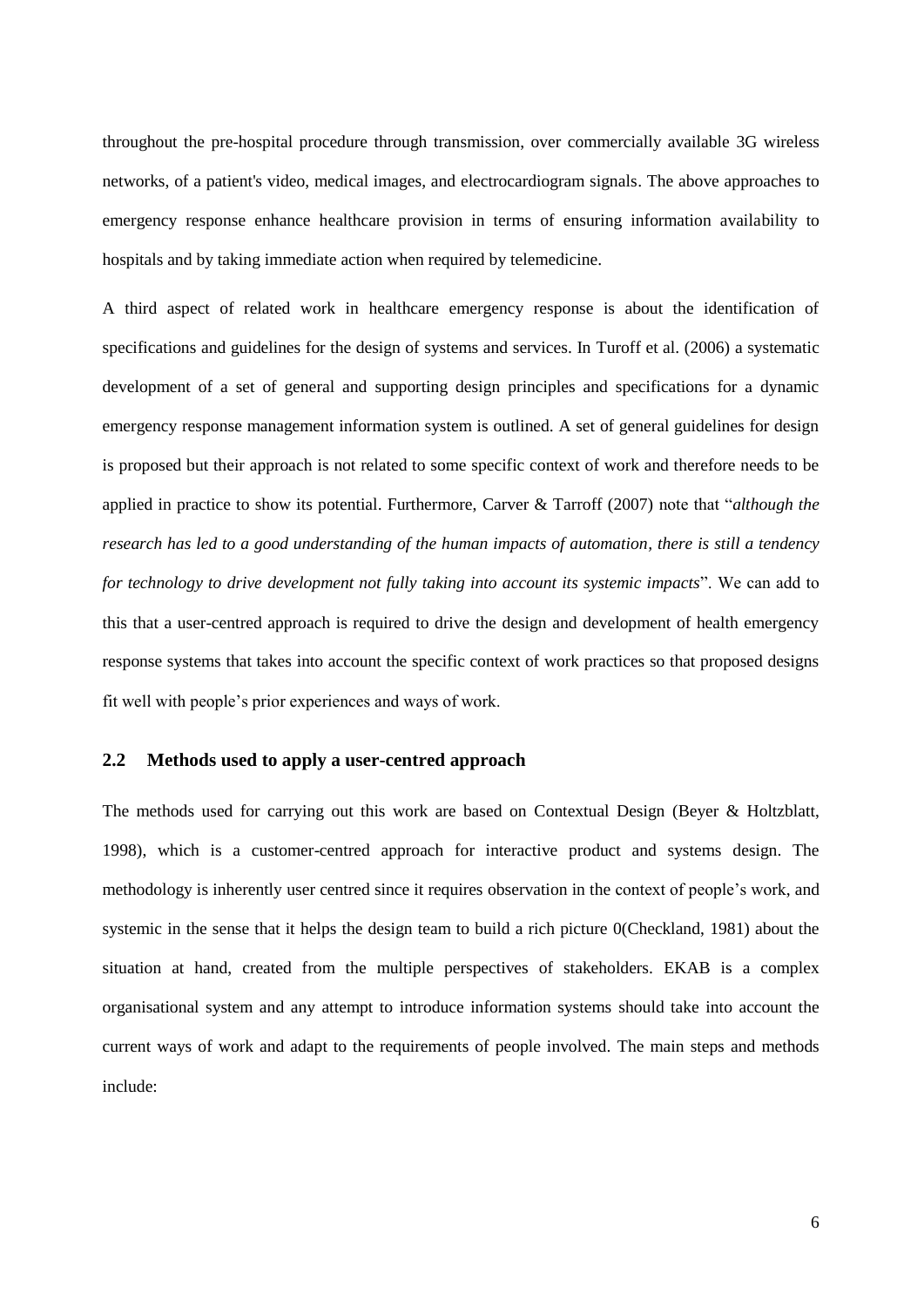Contextual inquiry: a semi-structured method for observation and interview with focus [0\(](#page-27-0)Holtzblatt & Jones, 1993), at the customer workplace during working hours, with the designer at the role of the observer that keeps notes and models of the work taking place. A large number of interviews were conducted at three EKAB regional offices in Greece (there are twelve overall).

Work models: these represent the work observed with emphasis on breakdowns such as delays, misunderstandings, paper-based documentation (which is vanished in the long term, not contributing to "organisational memory"), uneven work distribution, etc. Contextual design proposes five work models that offer different perspectives about the work: flow models (mainly reflecting: roles, duties, interactions, and breakdowns), sequence models (mainly reflecting the breakdown of a duty to tasks and actions, timing, and breakdowns), artefact models (mainly reflecting physical objects used to conduct the work in sketches or pictures along with notes for breakdowns), cultural models (mainly reflecting the pragmatic influence of people, roles and departments to others, indicating breakdowns) and the physical model (of the place the work occurs, also indicating breakdowns).

Consolidation and interpretation: The design team reviews the findings of the observation (contextual inquiries) in group meetings. The design team consisted of four members: a researcher, an interaction designer and two system designers and developers. This process results to a thorough understanding of the current situation emphasising on breakdowns that need to be addressed. The consolidation of work models results to consolidated knowledge that reflects the overall situation of the work in multiple perspectives. This consolidation and interpretation process helped the design team to yield a thorough understanding of the current situation emphasising on breakdowns that need to be addressed.

Work redesign: This is achieved using various methods according to contextual design including: the vision (in a similar way to Ackoff, 1981), which reflects the ideal way of work if all identified breakdowns could be resolved given an unrestricted set of resources and time; the storyboards, that provide simple and explanatory pictorial uses of the proposed interactive system from the user perspective; the user environment design, which presents a functional view of basic areas of the proposed system placing emphasis on what the system does and not how this is achieved. In the present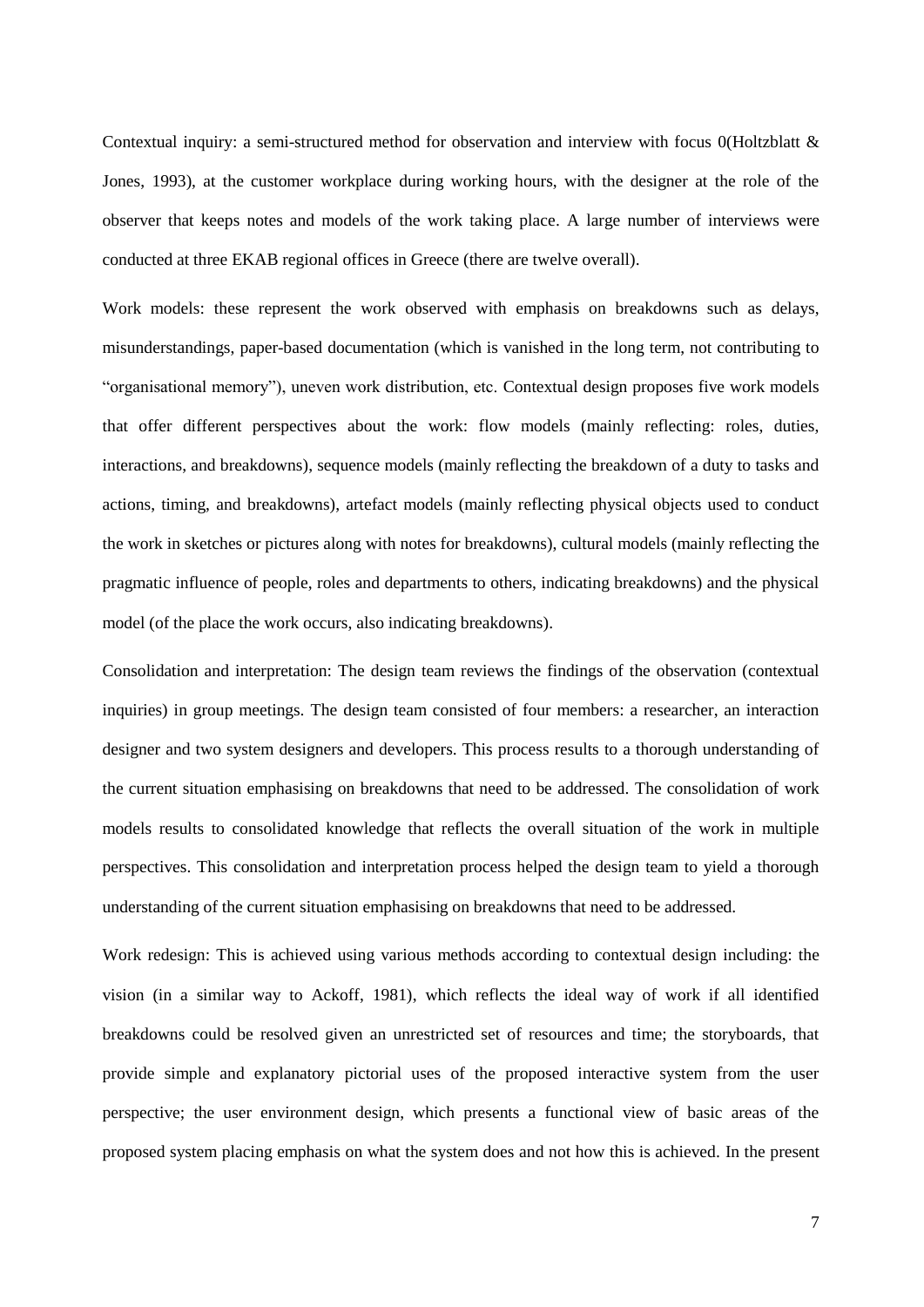work the functional architecture of the proposed system is identified as well as storyboards of future uses that were used to communicate the ideas with the EKAB personnel.

Paper prototyping: Paper prototyping (Snyder, 2003) allows quick exposition of ideas about the new system and handy proposals for changes, corrections and addition[s0.](#page-28-1) Later on, prototyping can be evolved by computer-assisted designers, e.g. with the use of sketching and prototyping software as well as SDKs (Software Development Kits). In the present work, user interfaces are developed incrementally, first on paper, then in wireframes (Brown, 2007) and then on detailed screen designs. These were evaluated by the personnel at the three EKAB regional offices.

The application of user centred-design methods was enhanced with methods of classic systems design (especially the objectives tree method) (Cross, 1998), principles of information systems design and development (Hirchheim et al. 2008) and detailed software design based on UML [0\(](#page-28-0)Pascal, 2004).

# **3 Contextual analysis**

## **3.1 A brief description of the problem area**

EKAB was founded in 1985 by the Ministry of Health and Social Solidarity, aiming at the urgent medical care and transportation of citizens in emergency healthcare situations. EKAB has twelve regional offices that function as self-reliant annexes in cities of prefectures. The transportation means that EKAB allocates in country regions include: ambulances, special mobile medical units, medical motorbikes, city vehicles mobile medical units, helicopters (mainly for dispatches from Greek islands), mobile coordination centres, mobile units for destructions support (e.g. in cases of earthquakes), and hospital ambulances.

EKABs" main activity is the effective coordination of medical and nursing care for all citizens, anywhere, whenever needed, as well as their safe and rapid transport in medical units. The effective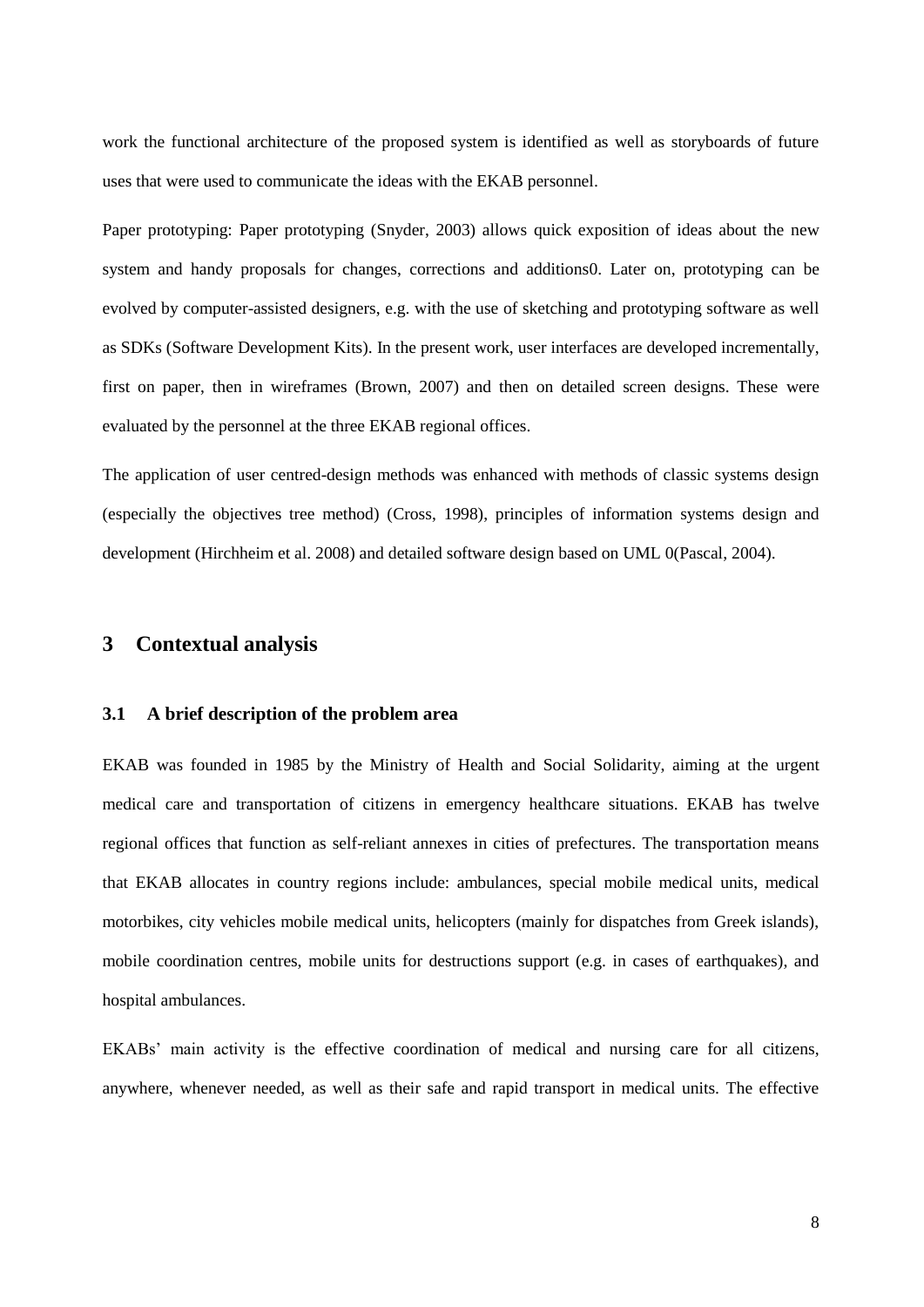operation of EKABs" services in each region is achieved by the establishment of operational centres, that:

- Accept all calls for urgent medical help, record and evaluate them according to the degree of emergency.
- Select and mobilize the nearest to the place of incident suitable ambulance or special mobile medical unit, so that to respond in the shortest possible time.
- Monitor and guide the ambulances' personnel in the benefit of specialized help.
- Activate and coordinate units of other public organisations (fire fighting, police, etc) in cases of complex and large-scale incidents.
- Maintain continuous communication with the organisations of reception of urgent incidents (public hospitals or regional health centres), and inform them for patients' condition transported to them.
- Record data and information for identified incidents.

## **3.2 Problem Area Analysis**

The basic methods used to conduct the analysis of the problem space were contextual inquiry and contextual design work models. This first phase of the project lasted for approximately two and a half months and it included observation of the work of all personnel at three principal EKAB sites and semistructured interviews with workers and administration [0\(](#page-28-2)Oikonomou et al. 2009). The contextual work models that were developed included: work flow, sequence, artefact, cultural and physical models (Beyer & Holtzblatt, 1998). The consolidated work model that resulted from the contextual analysis is depicted in [Figure 1.](#page-9-0) This model outlines at a high level of abstraction the most important roles, duties, interactions and breakdowns that occur in everyday workflow in a contextual and holistic manner, which are briefly presented below.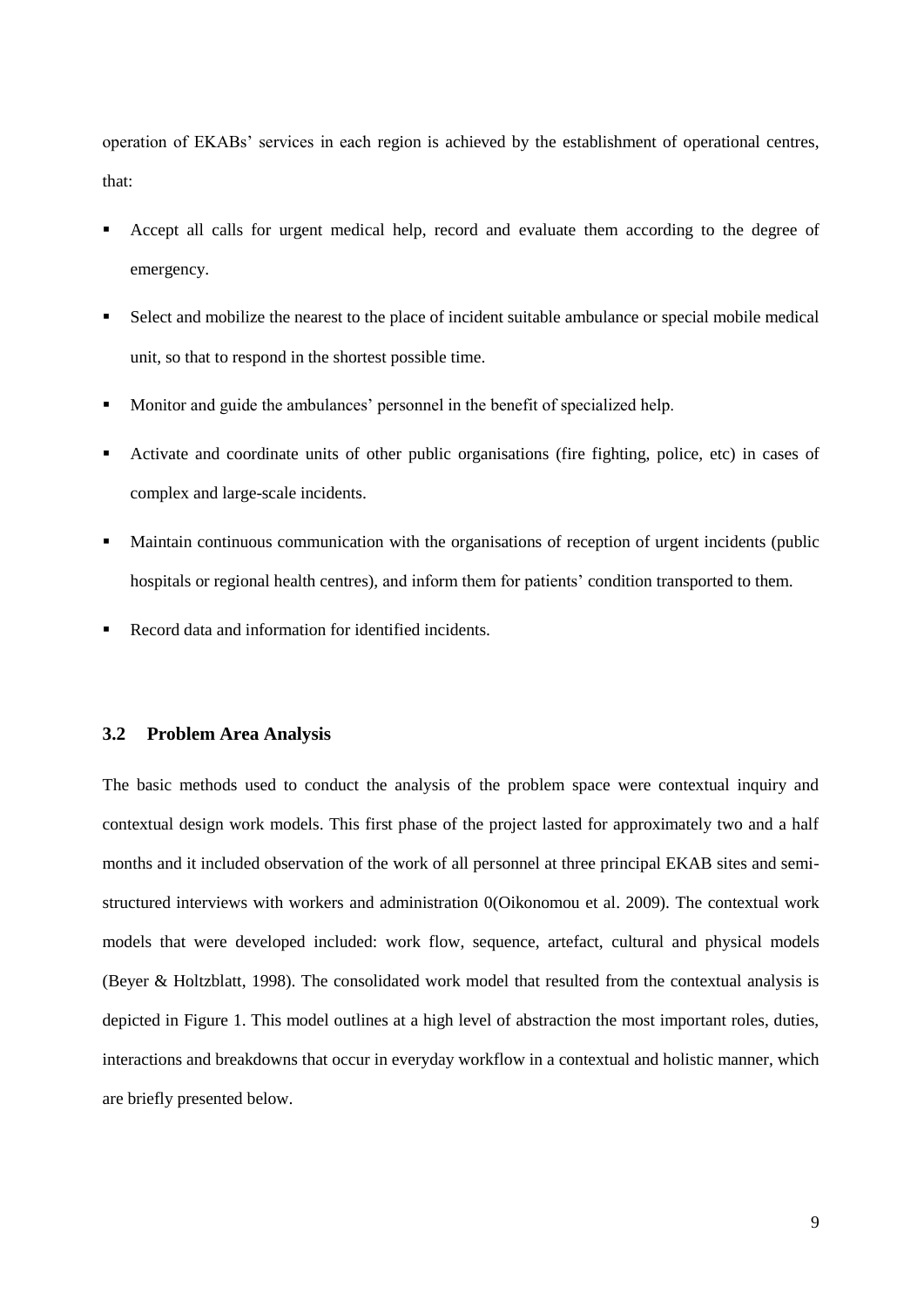ΕΚΑΒ addresses several thousand calls every day. The duration of a health emergency situation is defined in four stages: "Recognition", "Preparation", "Travel" and "Treatment". When a call is received at the call centre of EKAB, the operator answers the call and follows a protocol for communication which aims to determine: whether the call is real or fake (unfortunately fake calls do happen!), the level of emergency, and the location and people involved. The process of responding to an incident also includes paper-based documentation of the calls and incidents ("incident cards") as well as a characterization of the incident based on the caller"s past experience.



**Figure 1. A consolidated work flow model of EKAB's operation**.

<span id="page-9-0"></span>The incident cards are passed to operators who take over to locate available ambulances (or other types of mobile units, depending on the incident and current resource availability) and communicate with their personnel in order to handle the emergency. The operators make use of radio communication to locate available ambulances and have to make decisions about which ambulance is the most appropriate to be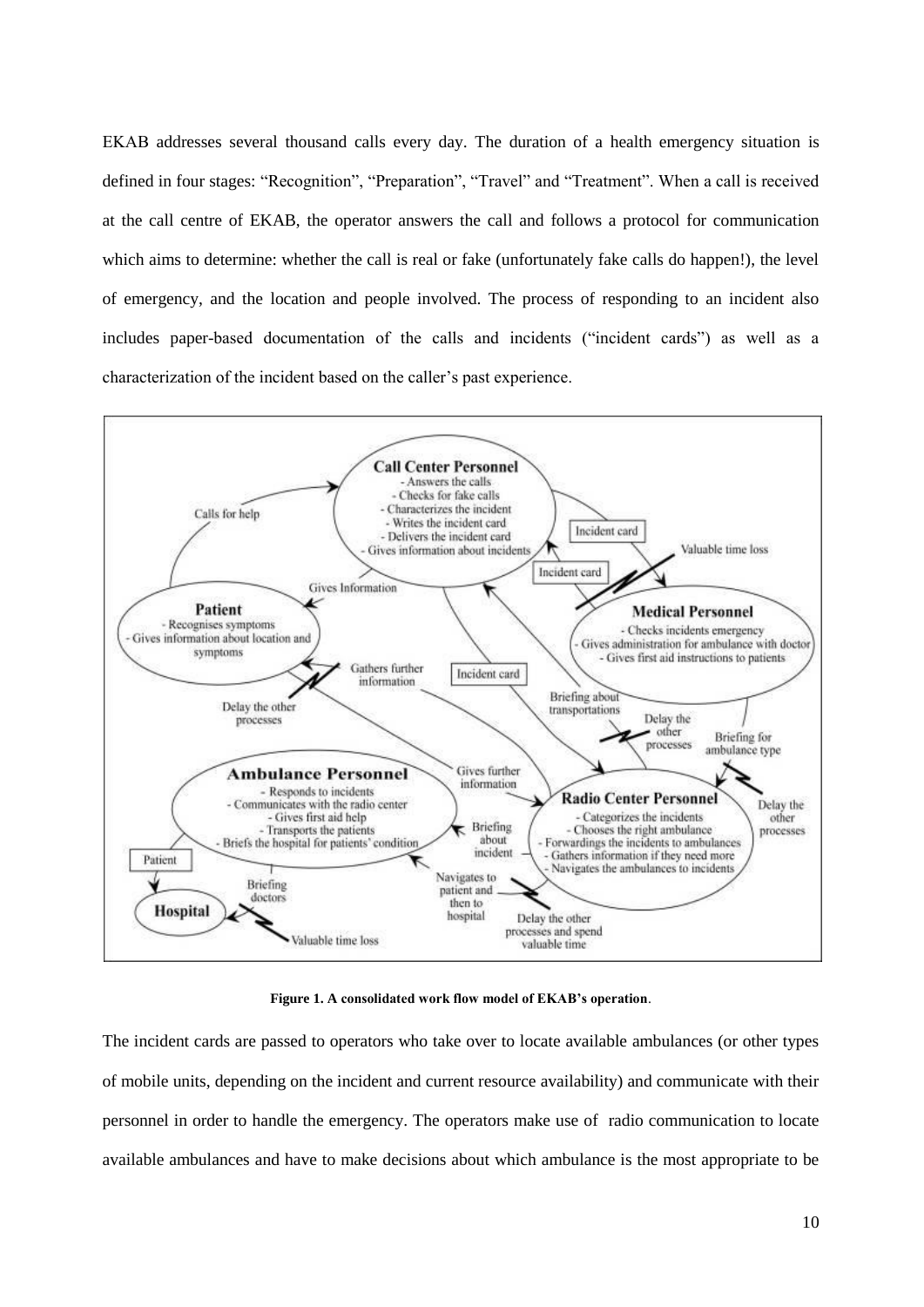assigned with the incident on the basis of their experience about geographic information, regardless other dynamic information like road traffic, current ambulances" equipment, etc.

The current organisation and operation of EKAB creates various breakdowns (delays, misunderstandings, lack of important information for efficient decision making, and so on) that affect the quality of provided services, including: lack of personnel in some departments, immobilized ambulances, handwritten incident cards, lack of history records, delay in incident characterization, mistakes in patients" address, navigation through the radio centre operator that is based on printed maps, lack of information about ambulances' exact location, lack of information concerning the road conditions, lack of information about the incidents and what the ambulances' personnel are going to face, loss of time because of the incidents cards delivery through the call centre operators, and many more.

More specifically, the most relevant actions along with related time delays and breakdowns that have been identified in the health emergency response operations, include:

1. At the call centre: (a) The call-answering protocol can take up to 15-20"" (seconds), and includes a predefined set of questions to verify the realness of the incident; following this protocol would not be necessary for every situation, if a call identity verification would be a part of the call centre infrastructure: the operator would simply know who is calling and just cross-check with the online information provided. (b) The time allocated for the completion of the hand-written incident card (about  $30$ "), would be significantly reduced if some of the data were automatically filled-in (e.g. by the call identification software and by an automated search to the database of previous incidents). (c) The transportation of paper cards to the officer on duty in order to get them reviewed and signed happens in a face-to-face manner from many operators simultaneously who need to explain the situation just recorded (at least 30", while phones are ringing); it would save much time of a DSS could prioritise incidents for the officer on duty on his computer screen. (d) All these delays accumulate to a well-known problem in EKAB (which is empirically known, but has not been measured), that of long call response times for citizens: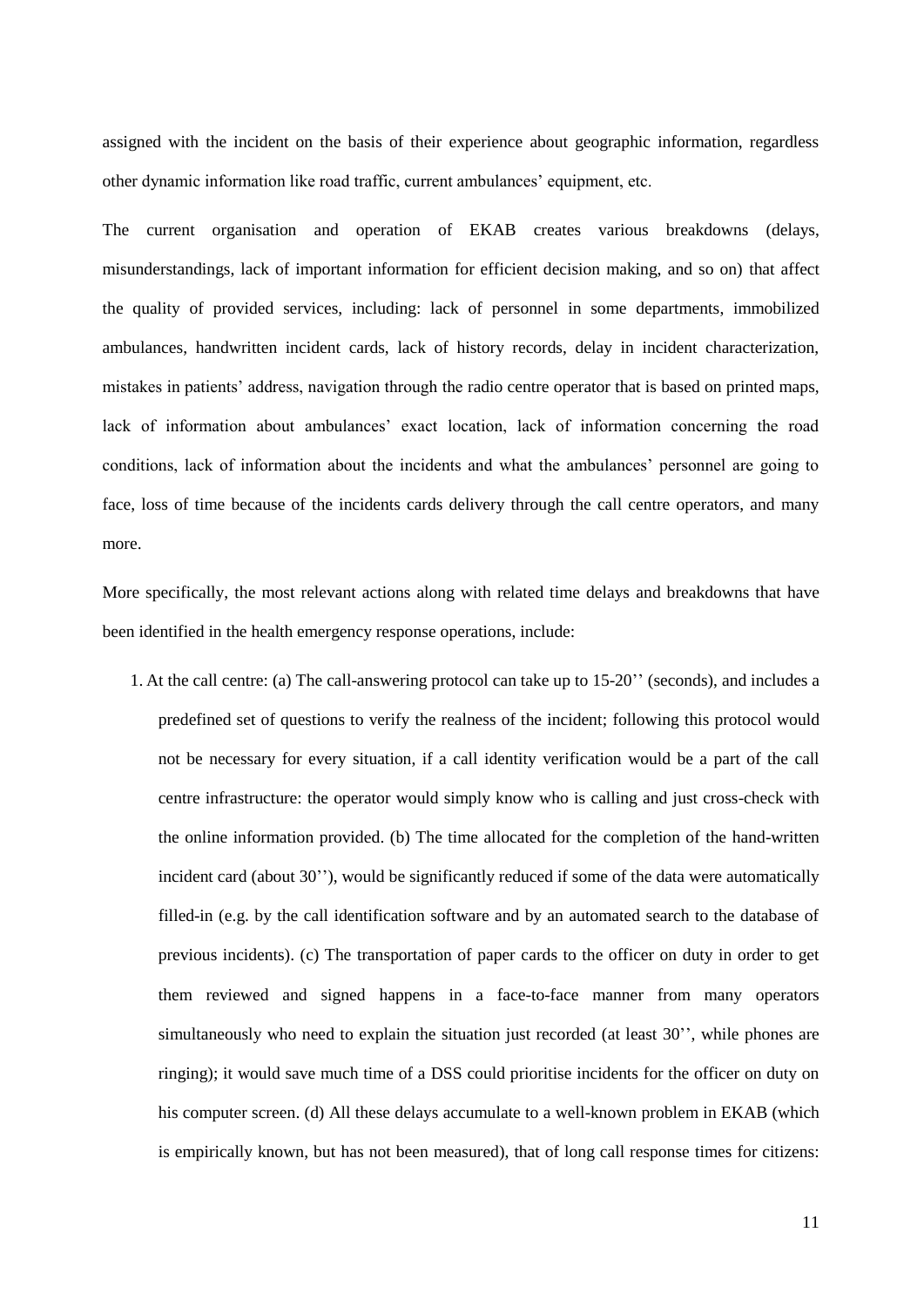many calls are in queue while operators fill cards and interact with the officer everyday and the call centre operators daily receive citizens" complaints about their delay to answer their calls.

- 2. At the radio centre: The map route instructions can vary from 10" for an easy to find route to about a 60" overall for an out of the city route or one with which the driver is not familiar; furthermore, delays due to traffic jam may not be safely measured (empirically, they can rise up to a hour in Athens, and up to 5"-10" (minutes) in other Greek cities). It has been reported by all drivers and radio centre personnel that that they would greatly appreciate any system that would provide them with timely information and instructions on the best route that should be followed. This system should also take into account road traffic conditions as well as unexpected traffic jams or road blocks (e.g. due to some car accident).
- 3. At the transportation section (e.g. the ambulance): (a) Finding out the exact place of the medical incident usually takes about half a minute (30"); this could also be marked precisely to the real time geographic system. Also, (b) the immediate and periodic transportation of vital information to the systems" database via mobile applications can also contribute to more accurate doctors" briefing, especially with respect to life-critical situations that require continuous monitoring of vital signs.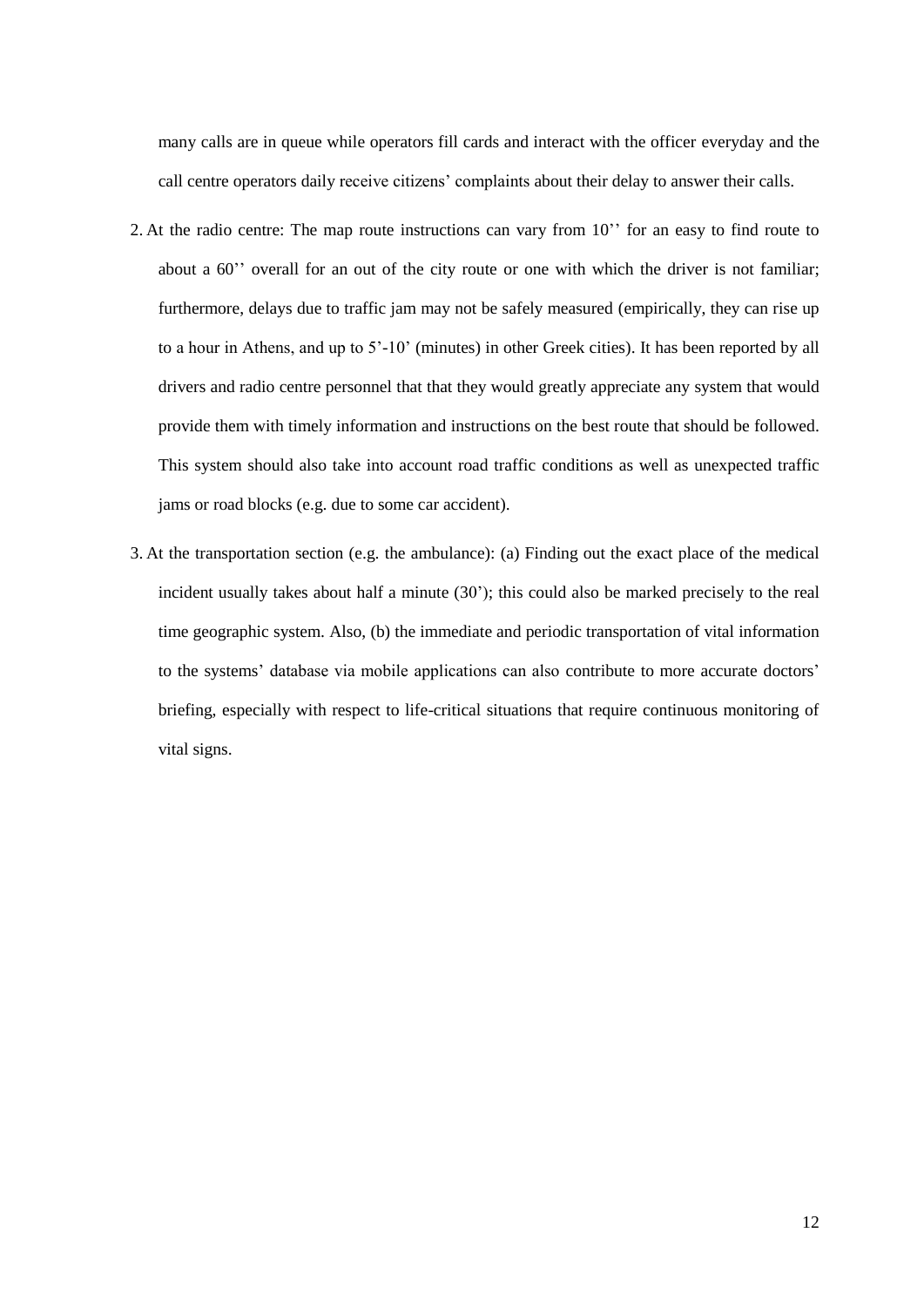

#### **Figure 2. A consolidated sequence model of EKAB's operation.**

<span id="page-12-0"></span>For example, [Figure 2](#page-12-0) shows a consolidated sequence model (one of a number of sequence models produced) for the task of addressing a call for transportation. This identifies various breakdowns: delayed completion of the card with data that have been already retrieved (paper-based completion), hand-by-hand transportation of the card to EKAB operators (who are located to another office), delayed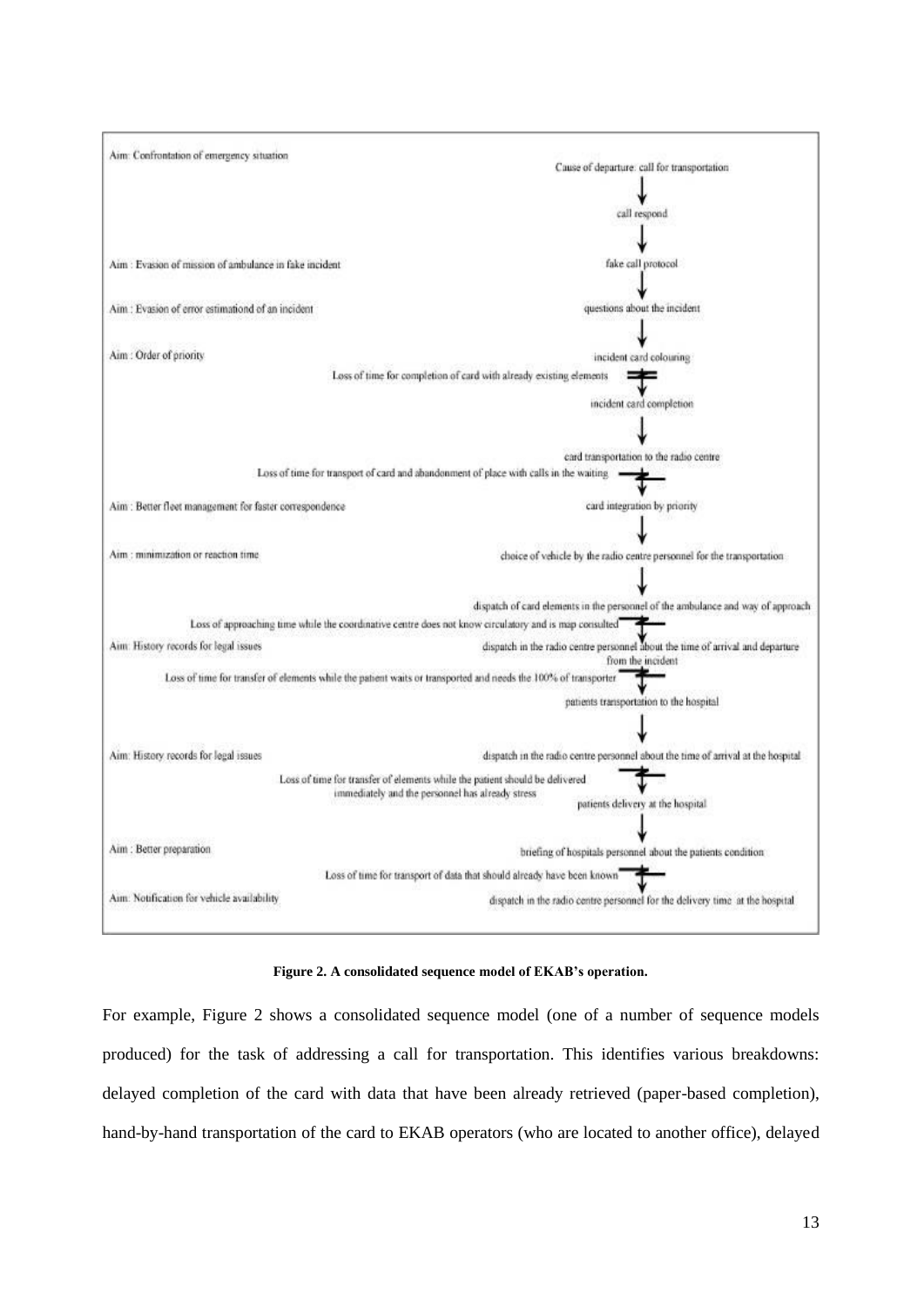and error-prone route planning based on printed maps that disregard valuable information like: empty mobile units on the road, traffic congestion, and so on. These breakdowns arise every day and have obvious consequences on EKAB"s response times, while they make the work of EKAB personnel mentally demanding and stressful.

The most important issue in the case of emergency is the overall reaction time of the system including effective mobilisation of resources. The need for a DSS that can support the communication and operations of EKABs" personnel, and more specifically: call centre operators, radio centre operators, ambulances" personnel, doctors of coordination centres and administration has been evidently recognised by this study. The proposed DSS can significantly enhance the quality of EKAB services, mainly in terms of providing accurate information fast to everyone involved in health emergency response, minimise response time and optimise resource allocation.

The overall response time of health emergency response ranges from 8"-20" (minutes), depending on various factors like the type of incident, the work load of call centre personnel. Also, several errors can happen in the process that can generate more delays and decrease the quality of health emergency response services. The repose time will be reduced to several minutes per incident by minimizing delays at various stages of the process. Also, the proposed DSS could minimise human errors that occurs due to work pressure. Furthermore, the DSS will gradually develop a database about cases and incidents that will complement human judgement and experience thus contributing to evidence-based decision making. All these factors certainly contribute to added value of provided services for all, including citizens, workers and medical personnel.

### **3.3 General functional specifications for the proposed DSS**

The interpretation of breakdowns of the current operation of EKAB took place in a number of group meetings of the design team along with feedback from the participants in the analysis. A first outcome of this process was a list of general functional specifications of the proposed DSS: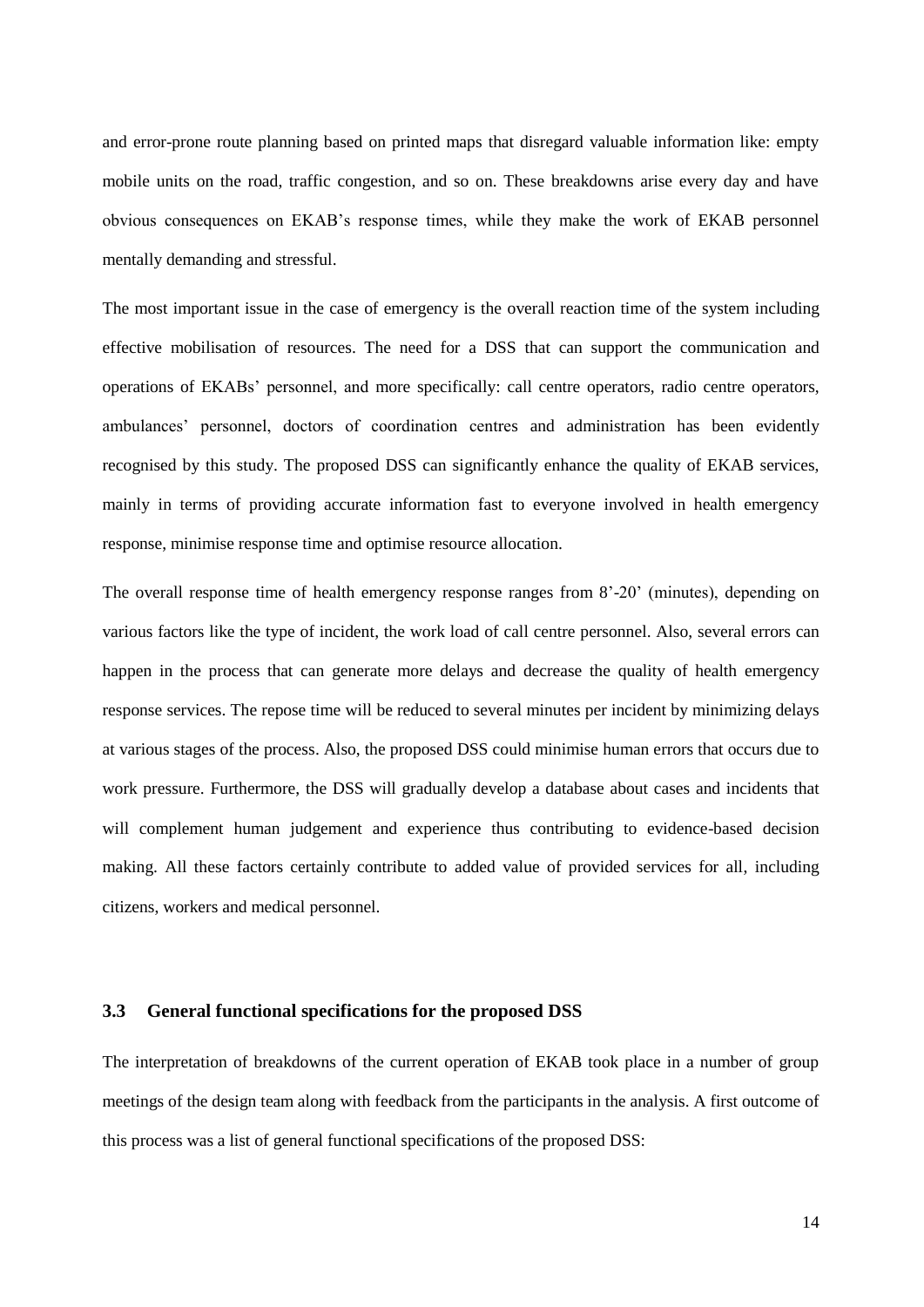- 1. The DSS should be a mash-up application that collects information from various sources and integrates them to a uniform user interface. Particular functional specifications related to the mashup metaphor include:
	- a. Geographic information about city maps and the location of ambulances (and other mobile units) as well as the location of the incidents must be visible.
	- b. Dynamic information about road traffic and the ongoing status of incidents must be integrated.
	- c. Different markers for different types of information (e.g. incidents, ambulances, hospitals, police stations, etc) must be used.
- 2. A large number of paper-based functions should be automated, including:
	- a. Fill-in of incident cards at the operating centre.
	- b. Online updating of incident cards from other sites (i.e. mainly ambulances and hospitals).
	- c. Online notification of new pending incidents at the radio centre.
	- d. Online view of road traffic conditions for supporting decision-making about selection of ambulances from the radio centre.
	- e. Dynamic knowledge representation and monitoring of emergency response allowing for fast take up by changing personnel shifts and minimising human errors due to work pressure.
- 3. A number of user interfaces should be build on top of the mash-up application, mainly allowing access from mobile phones and devices. In addition, these interfaces should take into account the current ways of work and integrate artefacts currently used in paper to allow for usability in terms of connecting current practices and terminology to the proposed DSS. These artefacts include:
	- a. Incident cards that describe incoming incidents
	- b. Forms to be filled with information about personnel, hospitals, ambulances and their equipment, etc.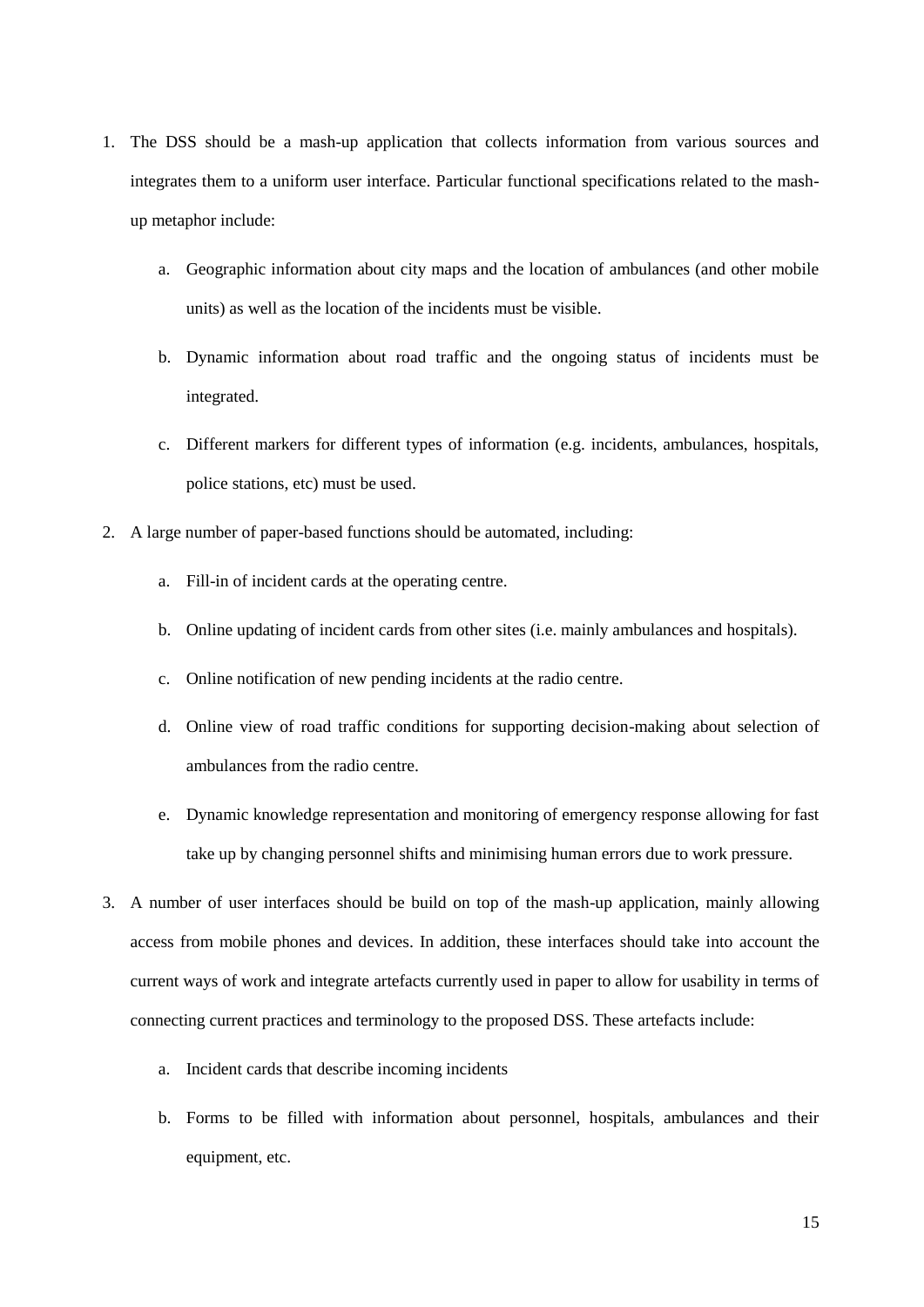- c. Geographic maps, as indicated above
- d. Telephone lists, calendars, etc.

The presented specifications are gradually refined to the architectural design of the DSS, which is presented in the next section.

# **4 Design of the DSS for emergency response**

## **4.1 Relevant subsystems and functional DSS architecture**

The analysis of the problem situation has resulted to the identification of a number of relevant subsystems that represent the major components of the proposed DSS [\(Figure 3\)](#page-15-0):



<span id="page-15-0"></span>**Figure 3. Relevant subsystems of concern of the proposed DSS.**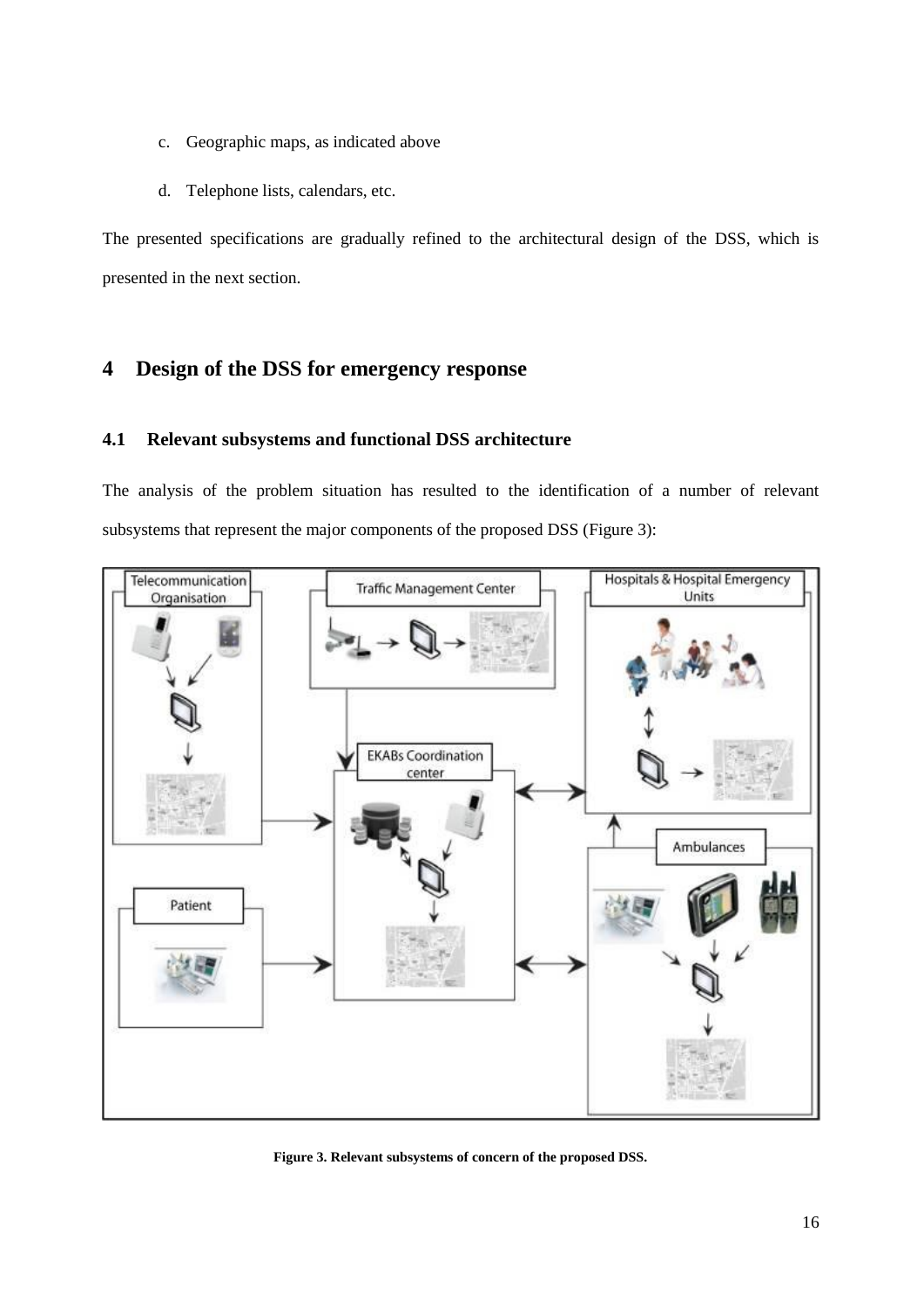- 1. Telecommunications organisation: This subsystem should provide EKAB with call recognition of any type of calls including those from mobile phones, stationary public phone "booth" and confidential numbers. In addition, the location (exact geographical coordinates based on telephone number) of the caller as well as other data that mapped to this number, like address, phone owner" s name, age, etc. should be pointed out.
- 2. Traffic management centre: this should provide EKAB with dynamic information about the current condition of the road network including road directions, traffic congestions, and unexpected events like road blocks due to repair works or demonstrations.
- 3. Hospitals and hospital emergency units: This subsystem will provide EKAB with information about the current situation of the status (on duty or not) of the hospitals. In addition, the available clinics, the doctors on duty along with direct communication information and bed availability should be provided.
- 4. Patient: This subsystem should be used by the ambulance personnel to report on patient(s)" symptoms and condition, including vital measurements (e.g. blood pressure) that can be made on site or during transportation as well as to update the level of importance of the incident according to their experience onsite.
- 5. Ambulances: This subsystem should transmit the current location of the ambulance (or other mobile unit), its current status as well as information about its equipment and current staff.
- 6. EKAB coordination centre: This subsystem will integrate the above information into an integrated DSS that will provide dynamic information about the progress of health emergency situations.

The proposed DSS is a mash-up application which will be installed mainly in the coordination centre of EKAB and will integrate information from interconnected subsystems that will be located at other major organisations.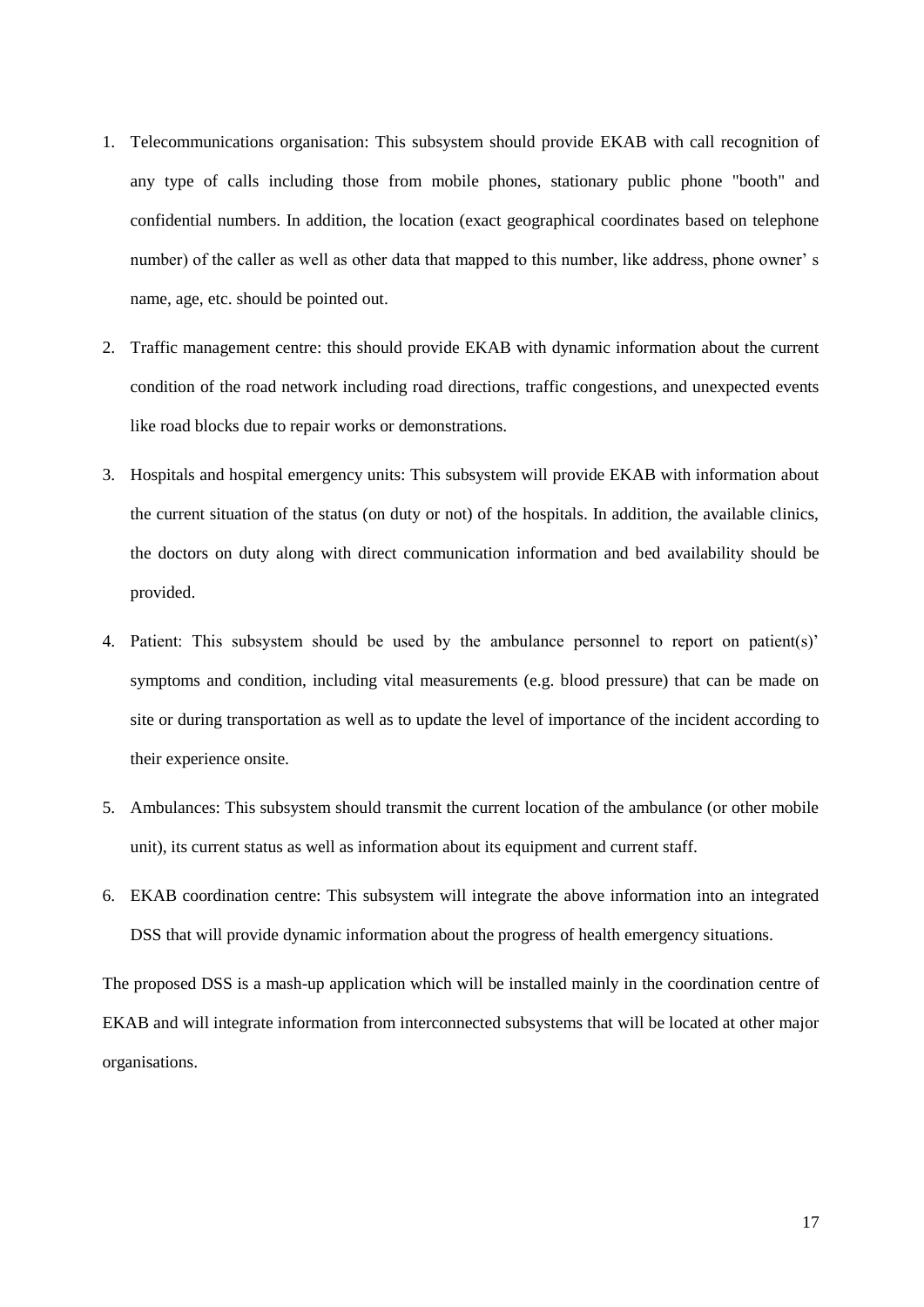

<span id="page-17-0"></span>**Figure 4. Functional architecture of the proposed DSS for emergency response.**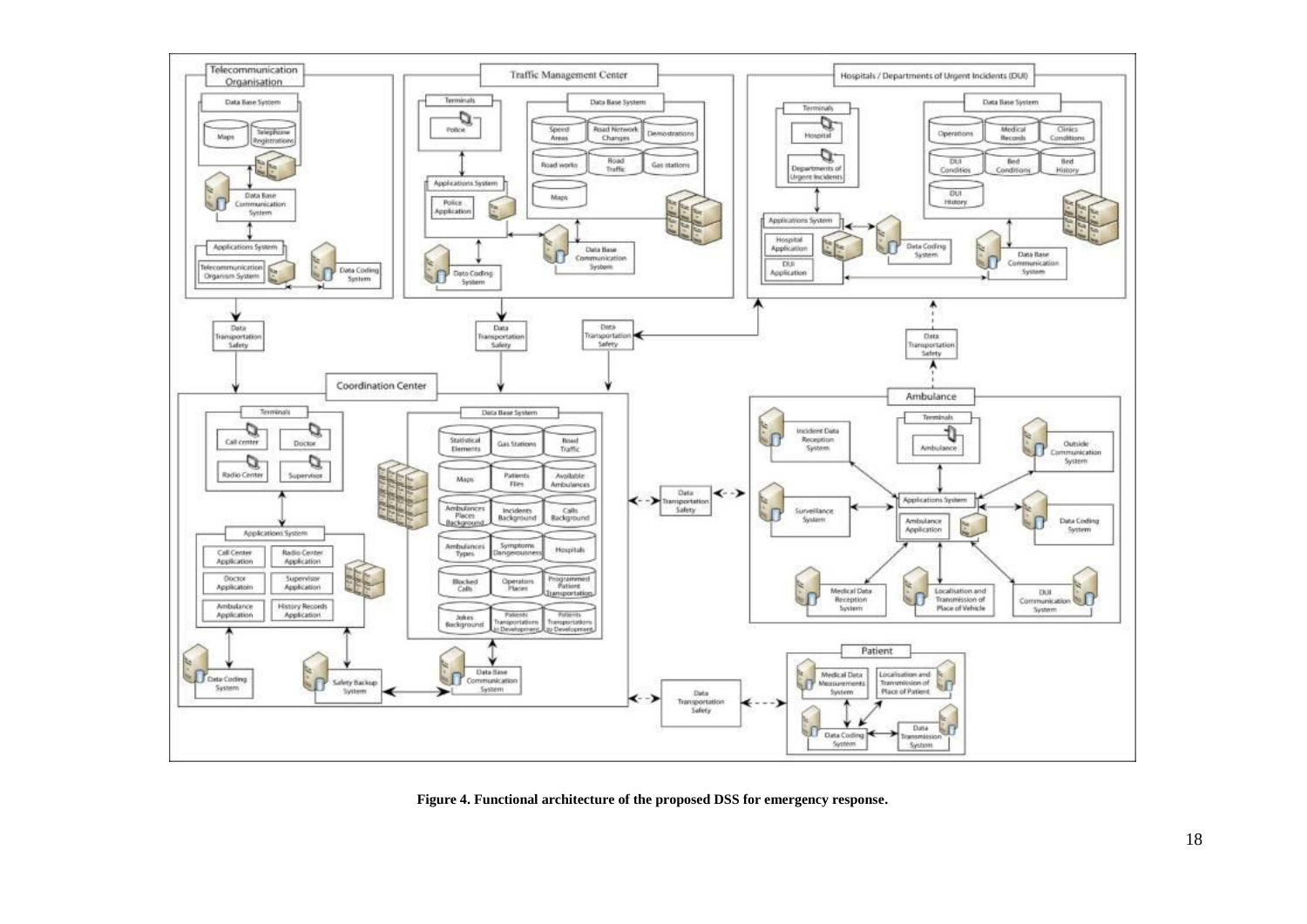The components of the proposed DSS, which enhance the current ways of work and provide evidence for decision-making at EKAB, are depicted in [Figure 4](#page-17-0) and include:

- **Digital maps**: most information is represented on digital maps, using appropriate markers that provide additional information and links to web sites (e.g. for the case of hospitals). The basic types of information that is placed on maps includes the location of patients/incidents, the location of the ambulances, the location of hospitals, the location of gas stations, the various obstacles of road network, the road traffic, the course that an ambulance should follows in order to reach its destination and alternative routes.
- **Road conditions**: the telecommunications management centre should periodically transmit data about the condition of the road network.
- **Ambulances availability and equipment**: ambulances on duty are represented on the system with information about their crew and equipment.
- **The hospitals**: information about the current status and work load of hospital clinics can be viewed so that the centre can take this into account when directing mobile units.
- **Symptoms and condition of the patient(s)**: The ambulance personnel should fill-in symptoms and comments about the condition of the patient(s), thus providing a more elaborated update on the incident characterisation than that provided from the call operator.
- **Incidents history**: A database will store incident cards, along with various types of information about each incident like times for "recognition", "preparation", "travel" and "treatment", caller's identification information, level of emergency and so on.
- **Calls history**: The calls will be recorded and registered in a database for future recuperation by the administrator of the system, as well as for better management of recalls. This will also include the history of fake calls.
- **Statistical data**: The data generated by incident management (mainly including calls, transportations, hospitals" treatment, patients" health problems and response times) will considerable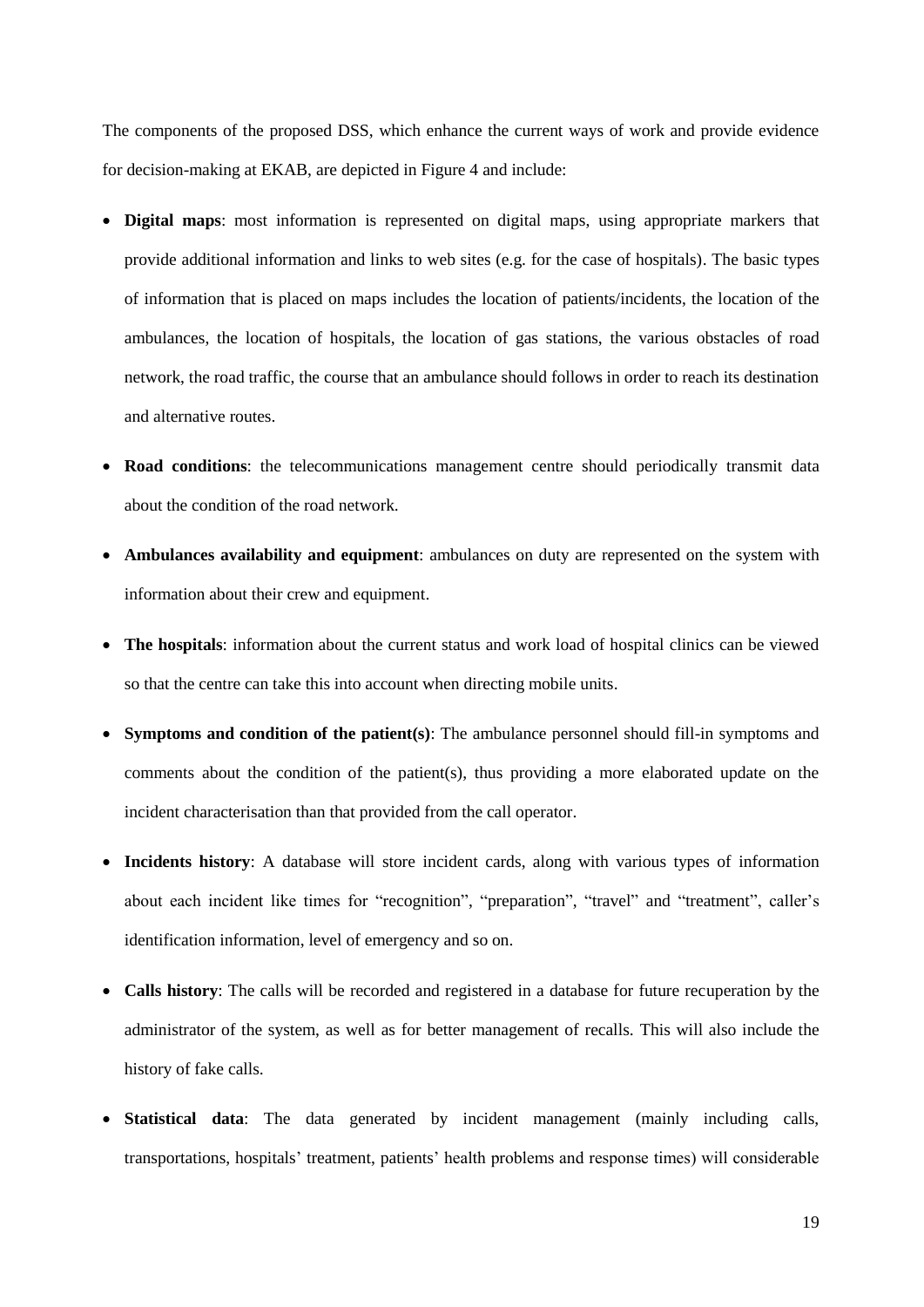enhance the effectiveness of health emergency response at all levels, ranging from faster response times and better work conditions for EKAB personnel to the optimisation of resource and fleet management.

The proposed DSS makes use of the following technologies:

- Database technologies that are based on current information and data infrastructure which are accessed via Web services [0\(](#page-26-1)Benslimane et al. 2008).
- The website is based on the Asynchronous JavaScript and XML (AJAX) technology (Ullman & Dykes, 2007) for allowing interactive user interface responses to user requests and actions.
- The server side is loaded with scripts that process a wide range of optical, textual and sound content and it exploits dynamic map APIs, such as the one provided by Google at no cost for noncommercial applications.
- Other network technologies employed include GPS (Global Positioning System) for ambulance"s and patient"s location and the GSM (Global System for Mobile communication) network for mobile communications.

The DSS collects aggregates and presents various types of useful information at the coordinating centre and the points of care. Furthermore, it records incident management data like calls, transportations, hospitals' treatment, patients' health problems and response times. These functions are necessary for supporting the coordinating centre personnel in making decisions about allocating resources to medical emergencies. Furthermore, these functions also assist clinical personnel in making decisions about patients" transfer to appropriate clinics and urgent first aid. Notwithstanding the importance of human judgement and previous experiences, the proposed DSS will contribute to well-informed decisions that will be based on evidence about the detailed account of the current medical situations at hand as well as recorded experiences about past situations.

## **4.2 User interface design for the DSS for health emergency response**

Various user interface prototypes have been developed to illustrate the major aspects of the proposed DSS for health emergency response. The main guidelines for the design include the following: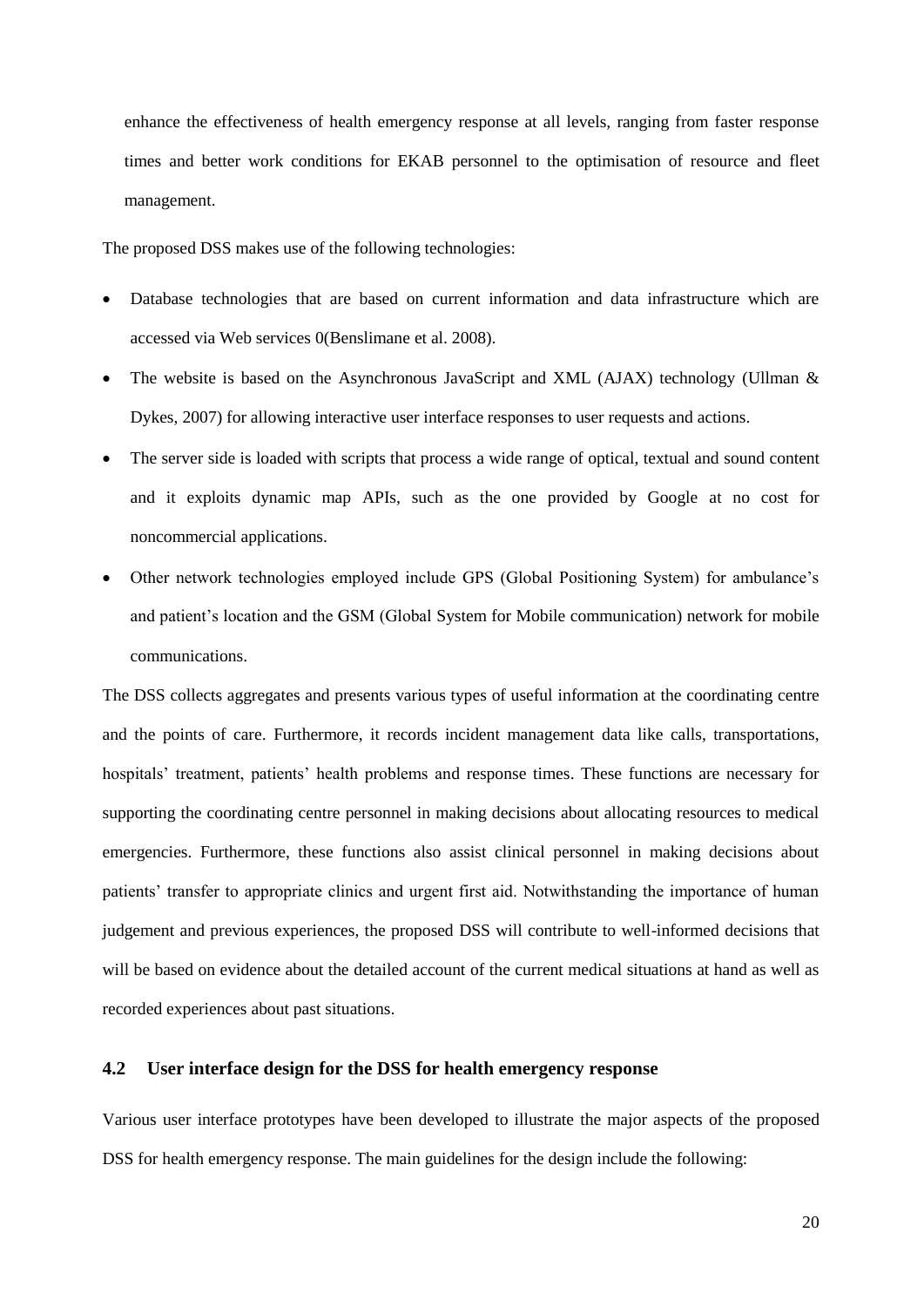- The user interface should represent information on the geographic map at various levels of detail.
- Support for tabbed browsing in order to allow for information management at various stages of emergency response.
- Inclusion of information and terminology that is already used in the current situation to better support user comprehension and navigation.
- A simple and usable design in order to be used by all users including those that were not computer literate.

Taking into account the fact that the large majority of the personnel are not familiar with the use of computer-based systems, the user interfaces are designed in a simple design fashion. Information is categorized and represented on geographical maps and on tabs for better browsing [\(Figure 5\)](#page-21-0). Four information groups are used that categorize the information at the calls" centre user interface: call elements, patients' elements, patients' description of illness and the incident characterization. These information groups are laid out around a geographical map that represents with markers and summaries related information to the incidents. In addition, four tabs are used: the incident, recall, hospitals and calls. Those tabs include incidents history, the primary and the secondary elements that are available to the user concerning the current task.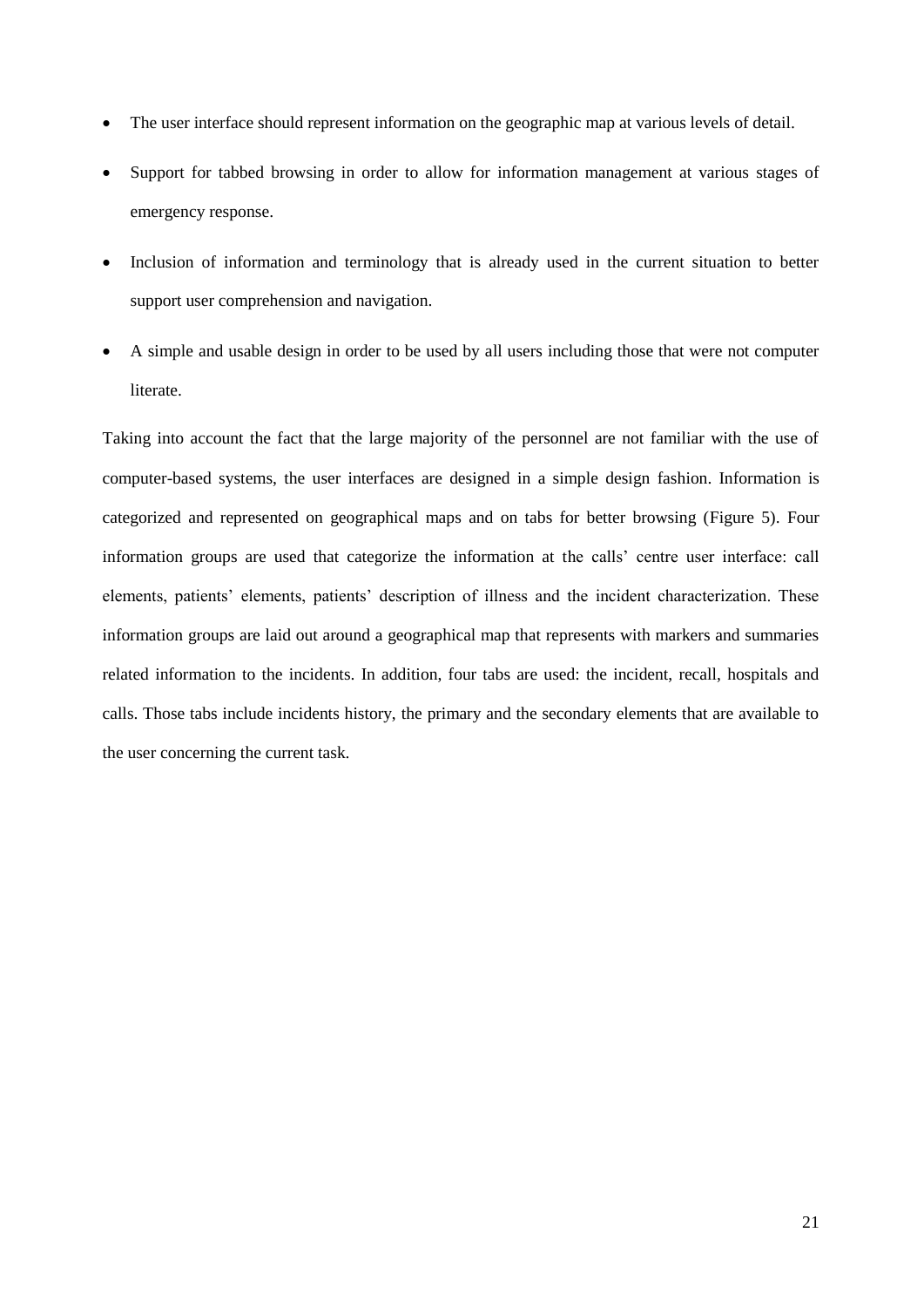

**Figure 5. User interface prototype of the proposed DSS at the call centre.**

<span id="page-21-0"></span>

<span id="page-21-1"></span>**Figure 6. User interface prototype of the proposed DSS at the radio centre.**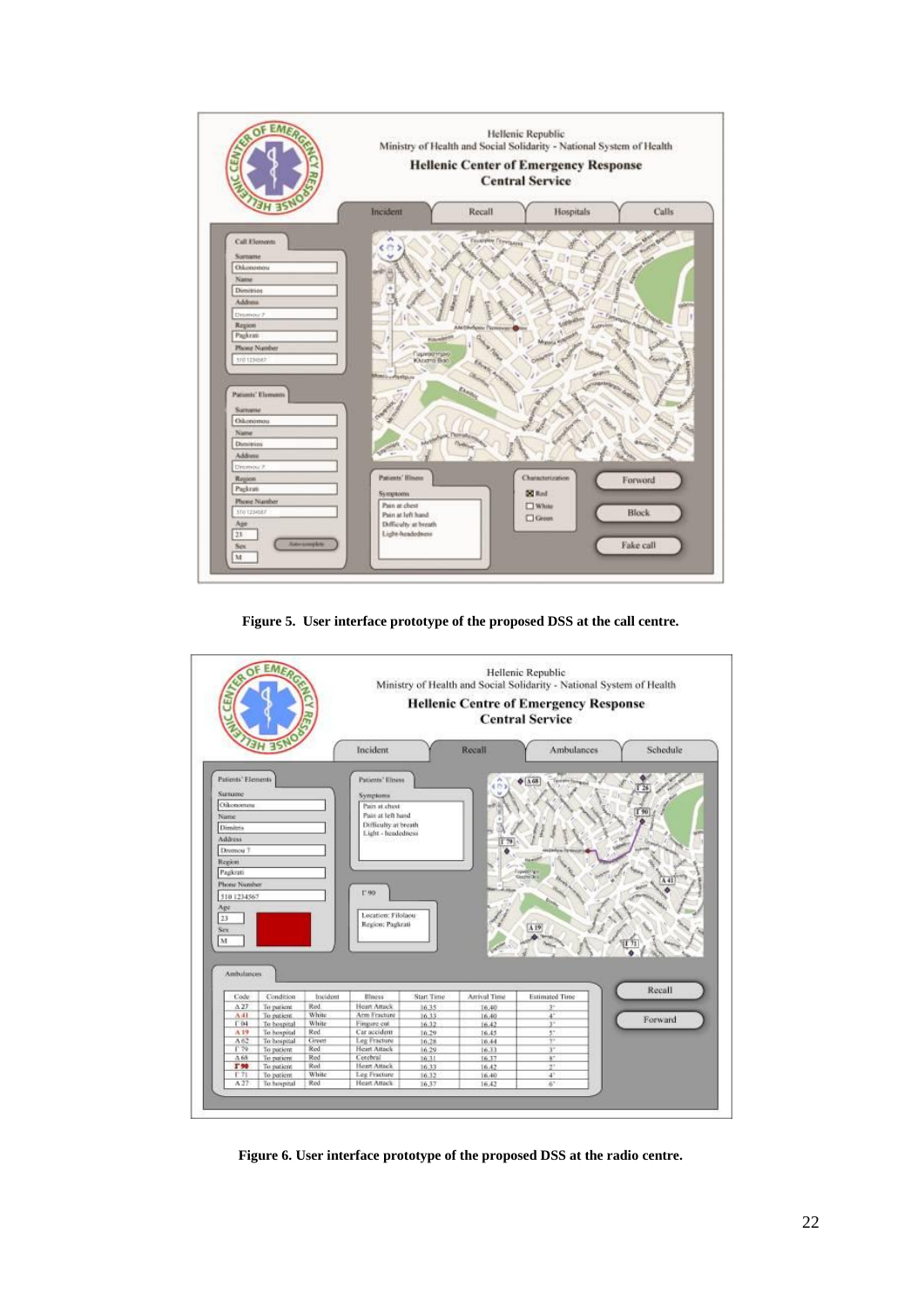The radio centre user interface has the same structure with the calls" centre [\(Figure 6\)](#page-21-1). Additionally in this case, the labels categorize the information in patients" elements, patients" illness, ambulances and ambulances codes. The map representation shows all available ambulances including those that they are heading to a patient or a hospital and necessary information about each one. The tabs are categorized in incidents, recalls, ambulances and schedule.

In the ambulances [\(Figure 7\)](#page-22-0), the incoming information is transmitted as fast as possible and the content is limited only to the critical in a clear format, since the ambulance personnel face life critical incidents and work under pressure. The ambulances' user interface represents information categorized in different labels, providing only the necessary information, for example the patients' symptoms and under this label the measurements of the patient sent to EKAB. In response, the mobile application can receive emergency care guidelines that are appropriate for each incident. The navigation is simple, big text size is used and simple phrases should make clear the use of each button.



**Figure 7: User interface prototypes of the proposed DSS via mobile access from at ambulances.**

Incident

## <span id="page-22-0"></span>**4.3 Evaluation**

The evaluation of the proposed system prototype was made with actual users including call centre personnel, ambulance crew and doctors on the basis of user interface prototypes and videos illustrating scenarios that arise from current operation. The importance of prototype evaluation has been widely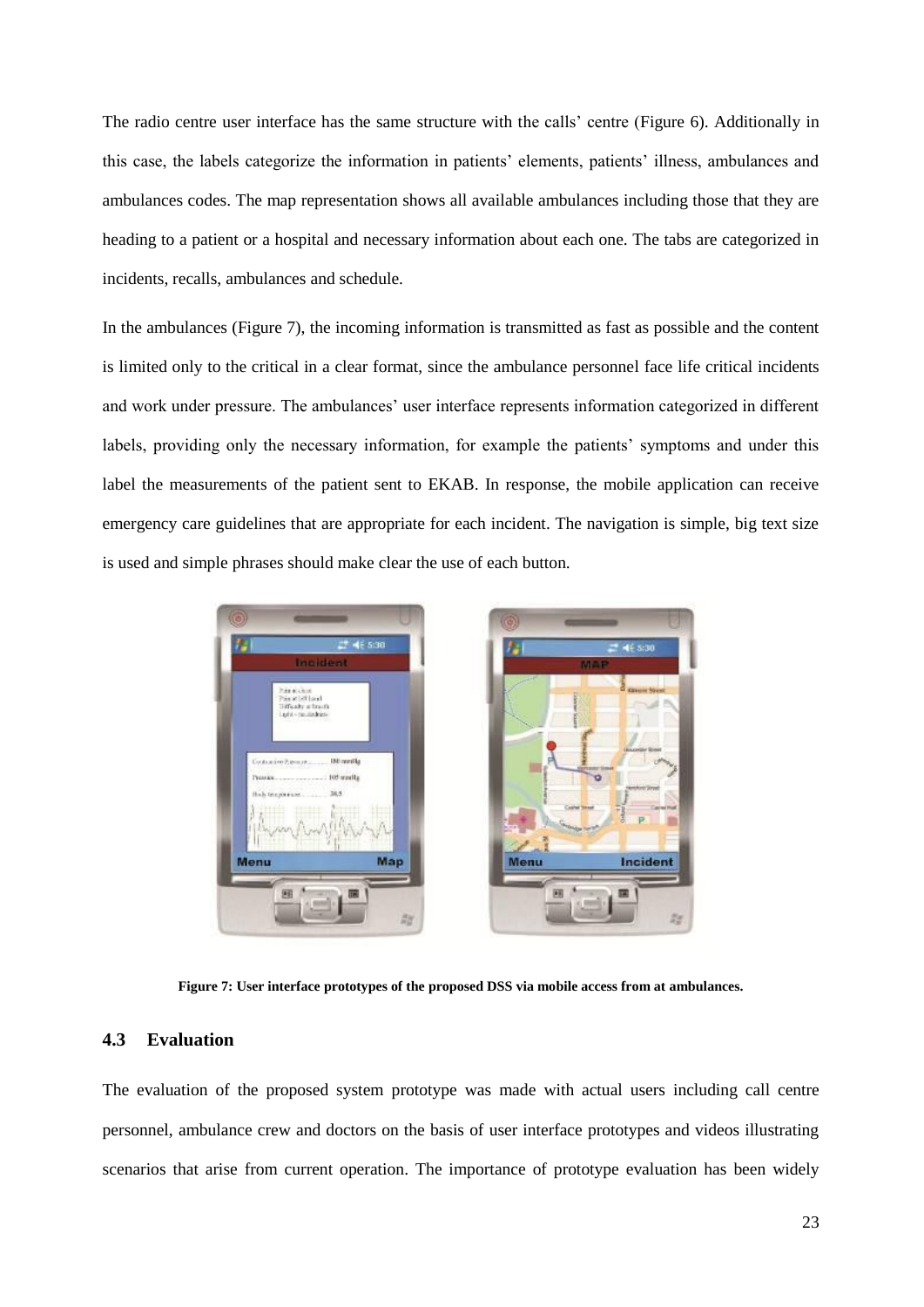identified in interactive systems design practice and literature (Beyer & Holtzblatt, 1998; Snyder, 2003; Brown, 2007) as well as in DSS literature (Yoo et al. 2005), since that it enables evaluation during the design process and generates feedback from real users fast and before (or during) the software development phase.

The goals of the project and the system prototype were presented to the personnel of the three regional offices and comments and questions were gathered by the design team. Furthermore, semi-structured interviews were conducted with the personnel at the three sites in order to get their opinion and feedback about the proposed system. A number of questions were asked to the personnel including: their impression of the interface at first sight and after testing; if the terminology and operations were understood; if they would be willing to give up their current way of work and use the proposed DSS; The interviews were recorded and a number of improvements were identified for further development of the system.

The results of the evaluation were very encouraging. Despite that the personnel is generally reluctant to the use of new technologies, they recognise that updating their work practices would improve effectiveness and efficiency. They admitted that the proposed DSS collects and aggregates information that is necessary for decision-making in emergency health response situations. The ability to see aggregated information about medical incidents and hospitals in a geographic mash up in real time and navigate through the maps was seen as essential for supporting them to make decisions especially about which ambulance and personnel to send to a particular incident, and to which hospital should this incident be delivered.

With regard to the design of the proposed DSS, the users found it generally simple to use, and that the operations and terminology employed matched their daily language and norms. Despite that all people interviewed had not used a similar system before, they expressed their willingness to try the application in pilot operation. Finally, a number of issues were also identified with respect to terminology and functionality that will be addressed in the next version of the system. A particular aspect of future work in this respect is the availability of typical emergency care guidelines that are appropriate for particular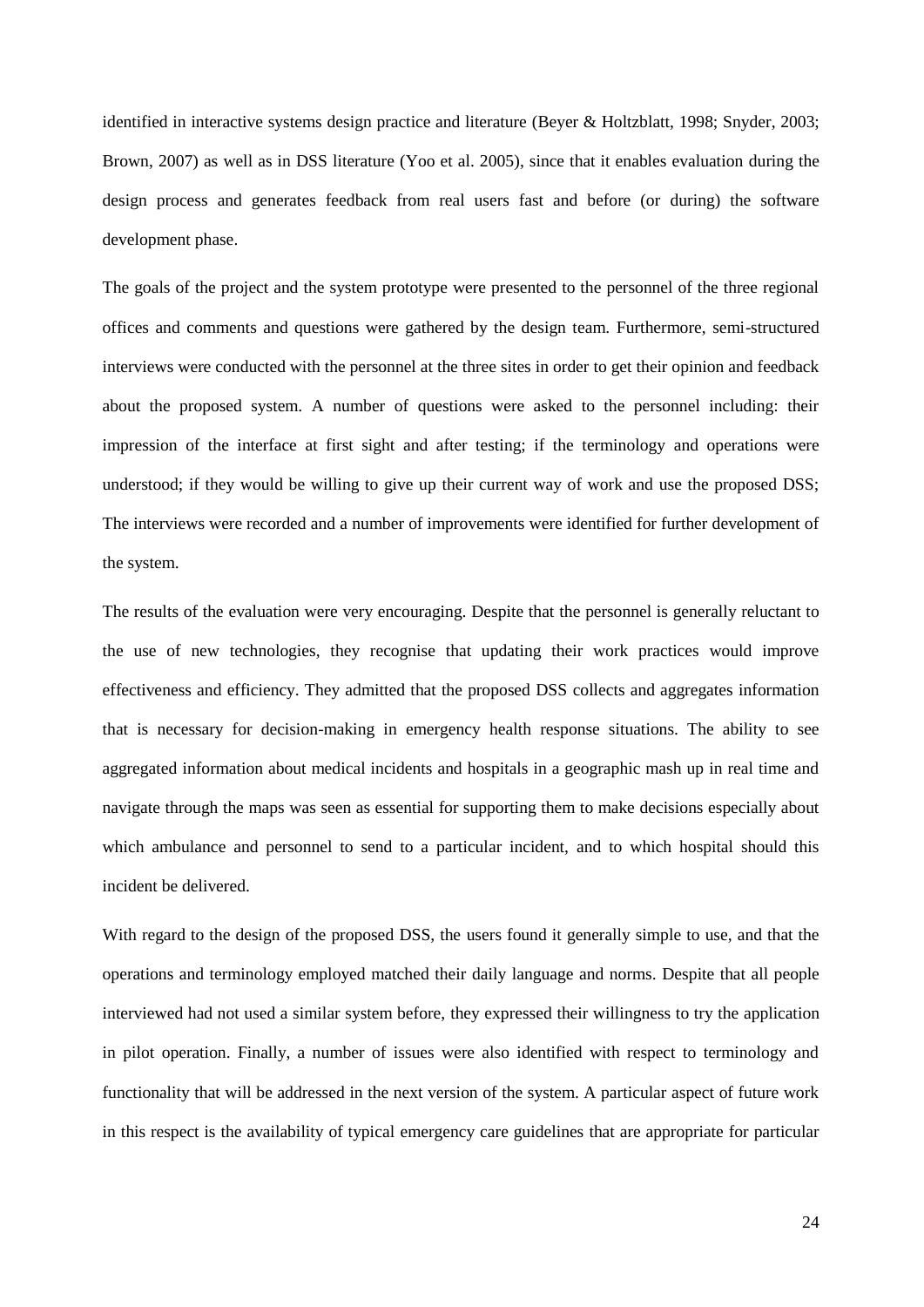medical incidents for physicians and other clinical personnel located in the ambulances and at the points of care.

# **5 Discussion and Conclusions**

This paper presented the contextual analysis, design and evaluation of a DSS for the support of health emergency situations in EKAB. Currently, EKAB operations are poorly supported by information systems with consequences in service delays, information unavailability and work overload that have serious impact on the overall quality of service and the public image of the organisation. EKAB faces life critical situations of emergency and should be equipped with contemporary information systems and technologies in order to offer high quality services to citizens. The operations of EKAB should immediately be enhanced to significantly improve its purpose, impact, and services.

The paper argues for the need of a user-centred approach for the design of health emergency response systems and presents an application of related methods in a pragmatic case study. Health emergency response is characterised by an intense and stressing work flow that must be based on clear evidence of the situations at hand and the smooth cooperation and decision-making among a large number of roles and personnel at different geographic locations. In addition, it is critical that the information systems in support of these processes are adapted to people's work norms and processes, in order to be easily adopted and used; otherwise they will increase complexity and stress, especially to novice users of information technology.

The work presented is based on a contextual analysis of the current ways of work of the people involved in the EKAB call centres and proposes the design of a DSS that integrates and enhances these particular norms and ways of work. The contextual analysis generated a large number of breakdowns of the current ways of work and a set of requirements and specifications that need to be incorporated into the proposed system. Furthermore, the evaluation of the proposed system was made with its actual users in scenarios that arise from current operation emphasising on the user interface prototypes of the proposed system in order to allow for improvements from the perspective of its potential users.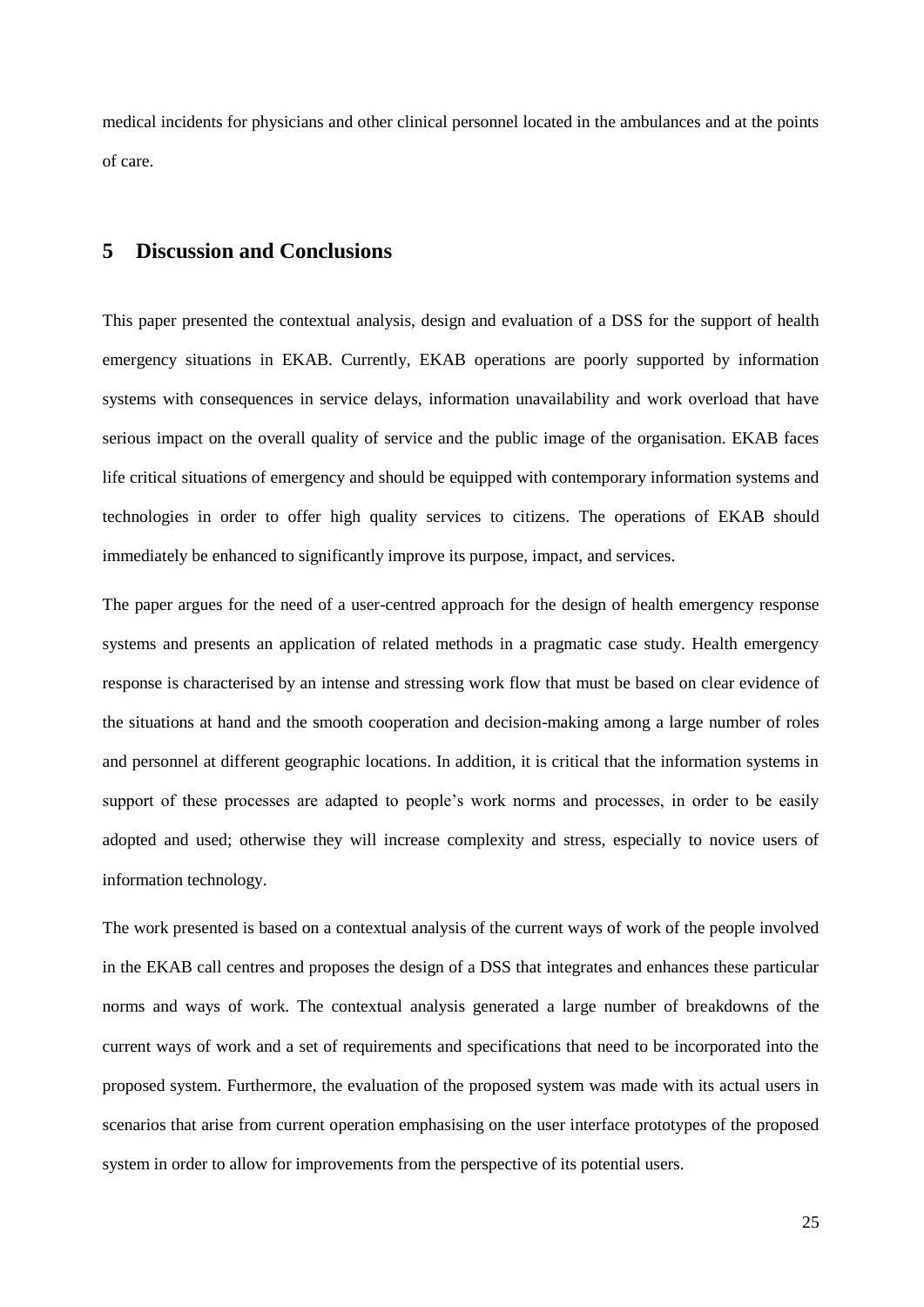We have applied a number of user-centred design methods for interactive information systems development, which are often not used in the practice of healthcare informatics: many healthcare information systems tend to rely on technologies of-the-shelf –, neglecting the particular norms and ways of work, and therefore, hindering user acceptance. The user-centered and contextual approach is particularly relevant to this project, since that our users are not well-acquainted with technology and we wanted to seamlessly integrate their current work practices with the designed system.

The paper also presented the architecture of the proposed DSS, which is based on the mash-up metaphor that builds on top of existing information systems and databases. It has to be noted that the proposed system is not a classic DSS that focuses on a particular knowledge domain and investigates alternatives, but a more comprehensive system that contributes to awareness about critical medical incidents and provides various types of information and notifications about the progress and status of these incidents and related events. The DSS handles evidence-based medicine issues by establishing an information and network infrastructure that aggregates and presents facts and experiences that can enhance decision making in emergency health care situations. The primary users of the proposed DSS are the call-centre personnel and the physicians, who are currently making decisions relying solely on their experience in a demanding environment without any practical support of information systems. The proposed DSS contributes to user-driven healthcare, provided that we consider an encompassing definition of "users" to include other related roles beyond the primary ones of patients and physicians, like the emergency healthcare call-centre personnel.

After the successful evaluation of the prototypes of the proposed DSS, the technical development is ongoing on the basis of the technologies of the Google Maps API; Web services [0\(](#page-26-1)Benslimane et al. 2008); and Asynchronous JavaScript and XML (AJAX) (Ullman & Dykes, 2007). Particular issues that are of interest during development include the visualisation of dynamic information in mash-ups (such as the marine traffic system: [http://www.marinetraffic.com,](http://www.marinetraffic.com/) Lekkas et al, 2008) and personalisation of the user interfaces according to different types of user requirements (Koutsabasis et al, 2008[\)0.](#page-27-1)

It is envisaged that this work can be a useful example of a contextual and user-centred approach for the design and development of health emergency response systems that can generate evidence for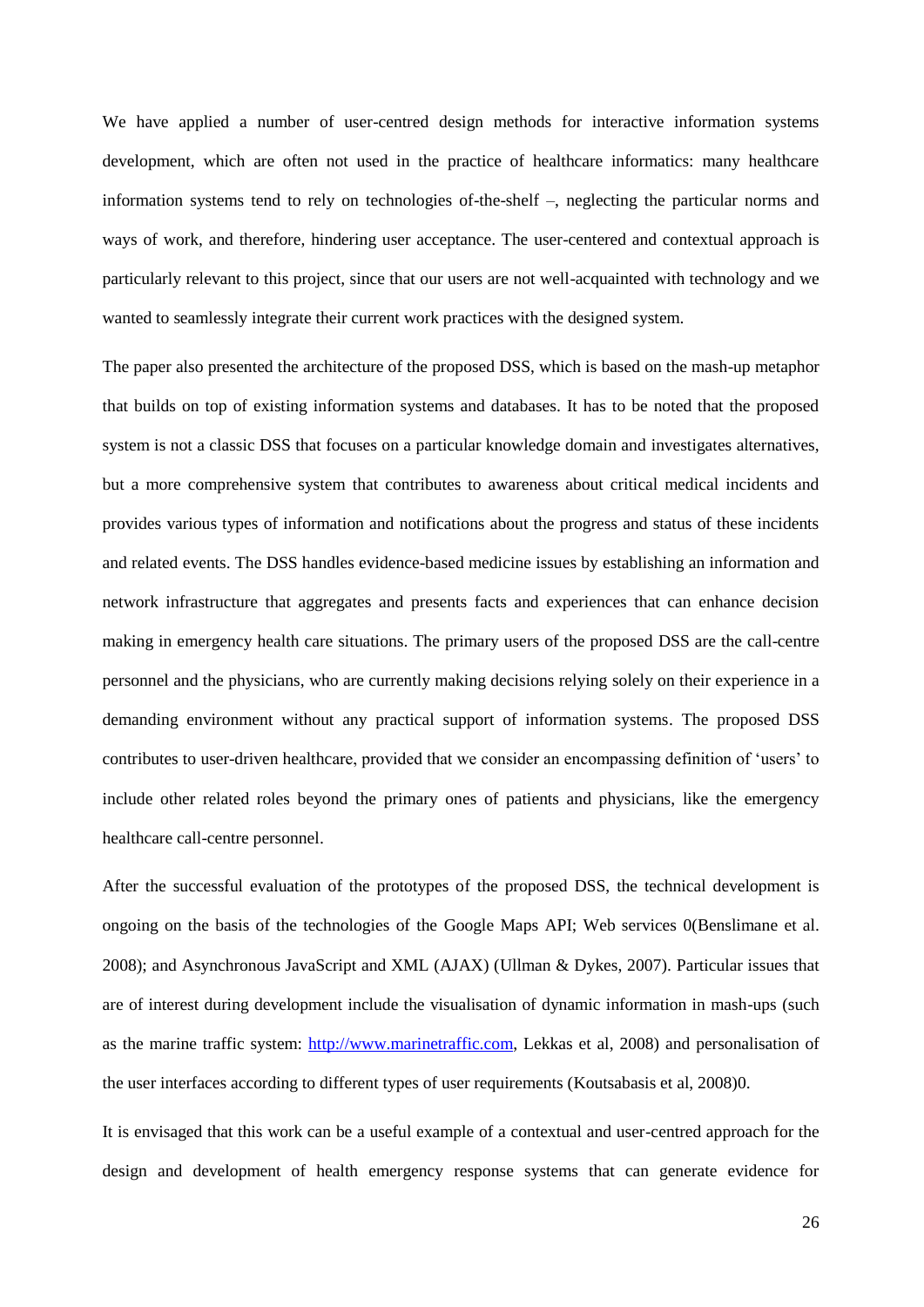contemporary decision-making. This work takes into account the particular requirements of the particular human activity system at hand, and builds on existing ways of work in order to propose designs that are feasible both in technical and human activity terms. After the establishment of the basic information and network infrastructure that the proposed DSS will provide to health emergency response, future work includes the detailed modelling, integration and visualisation of patients" basic physiological information onto the mash-up application. This will enable clinical personnel located at hospitals or at the emergency centre to provide advice and healthcare guidelines to personnel located at the medical incidents.

# **6 References**

<span id="page-26-1"></span>Ackoff, R. (1981). *Creating the Corporate Future*. USA: John Wiley & Sons.

Benslimane, D. Schahram D. Amit S. (2008). Services Mashups: The New Generation of Web Applications. *IEEE Internet Computing*, *12*, 13–15.

Beyer, H. & Holtzblatt, K. (1998) *Contextual Design: Defining Customer-Centred Systems*. San Francisco, CA: Morgan-Kaufmann.

Brown, D.M. (2007). *Communicating Design: Developing Web Site Documentation for Design and Planning*. USA: New Riders.

Carver, L. & Tarroff, M. (2007). Human-Computer Interaction: the Human and Computer as a Team in Emergency Management Information Systems. *Communications of the ACM, 50*, 33-38. doi:10.1145/1226736.1226761

<span id="page-26-0"></span>Checkland, P. (1981). *Systems Thinking, Systems Practice*. Chichester, England: John Wiley & Sons Ltd.

Chu Y. & Ganz A. (2004). A Mobile Teletrauma System Using 3G Networks. *IEEE Transactions on Information Technology in Biomedicine. 8,* 456-462. doi:10.1109/TITB.2004.837893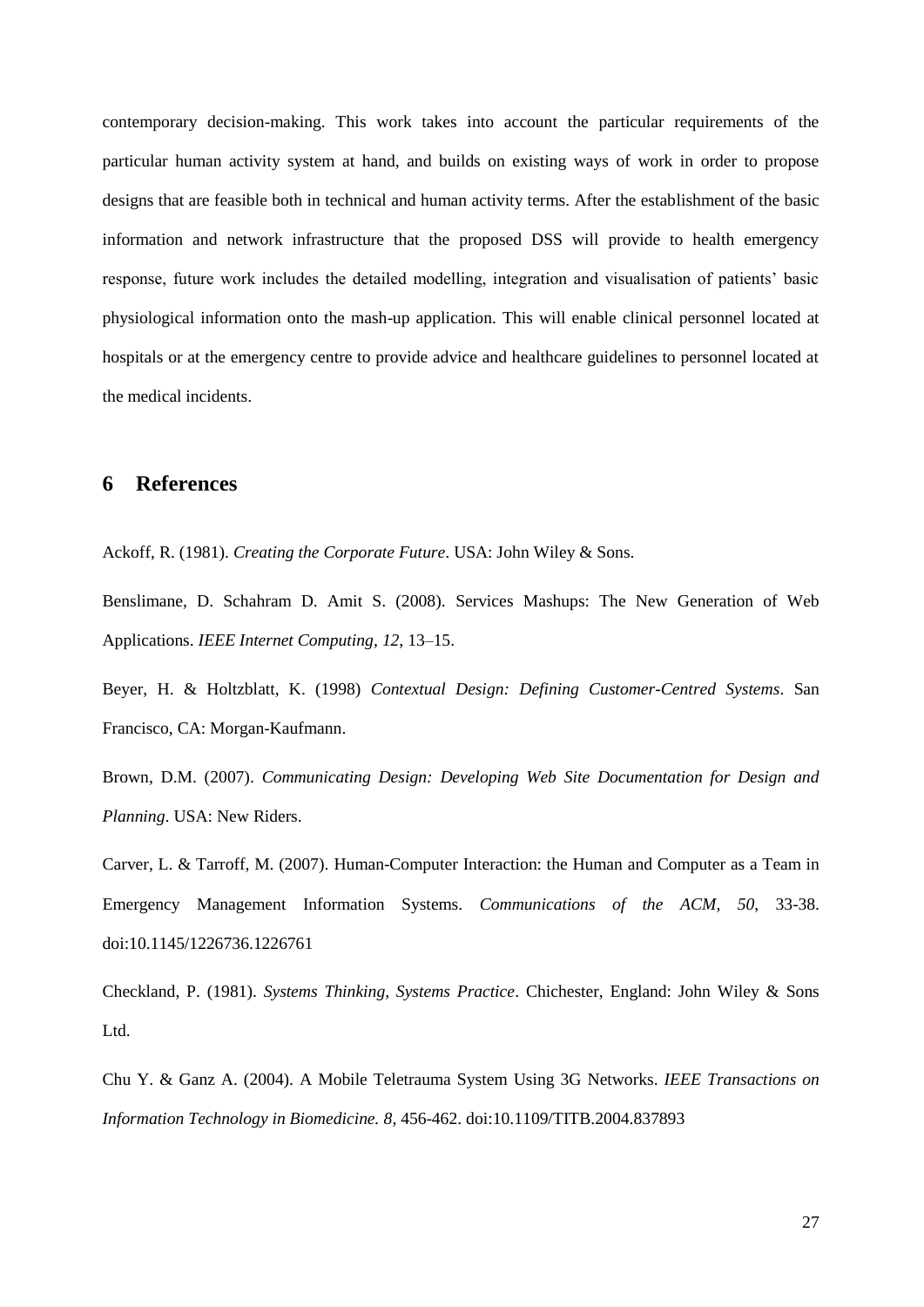Cross N. (2008). *Engineering Design Methods: Strategies for Product Design*. Chichester, England: John Wiley & Sons Ltd.

Derekenaris G., Garofalakis J., Makris C., Prentzas J., Sioutas S. (2001). Integrating GIS, GPS and GSM Technologies for the Effective Management of Ambulances. *Computers, Environment and Urban Systems, 25*, 267-278. doi:10.1016/S0198-9715(00)00025-9

Haghani A. & Yang, S. (2007). Real – Time Emergency Response Fleet Deployment: Concepts, Systems, Simulation and Case Studies. In Zeimpekis, V. Tarantilis, C.D. Giaglis G.M. & Minis, I. (Eds), *Dynamic Fleet Management Concepts, Systems, Algorithms & Case Studies*, (pp. 133-162), Springer.

Haynes, R.B. Devereaux, P.J. Guyatt, G.H. (2002). Clinical Expertise in the Era of Evidence-Based Medicine and Patient Choice. *Evidence-Based Medicine, 7,* 36-38. doi:10.1136/ebm.7.2.36

Hirchheim, R. Klein, H.K. Lyttinen, K. (2008). *Information Systems Development and Data Modeling: Conceptual and Philosophical Foundations*. New York, NY: Cambridge University Press.

<span id="page-27-0"></span>Holtzblatt, K, and Jones, S (1993). Contextual Inquiry: A Participatory Technique for System Design, Participatory Design: Principles and Practice. A, Namioka and D, Schuler, (Eds.) Erlbaum, Hillsdate, N.J. (Αυτή η αναφορά θέλει φτιάξιμο).

<span id="page-27-1"></span>Koutsabasis, P. Stavrakis, M, Viorres, N. Darzentas, J.S. Spyrou, T. and Darzentas, J. (2008). A Descriptive Reference Framework for Personalisation of E-business., 173-192. doi:10.1007/s10660-008- 9021-1

Kyriacou E., Pavlopoulos S., Berler A., Neophytou M., Bourka A., Georgoulas A., ... Koutsouris D. (2003). Multi-purpose HealthCare Telemedicine Systems with Mobile Communication Link Support. *BioMedical Engineering OnLine, 2*. Retrieved from http://www.biomedical-engineering-online.com

Lekkas, D. Vosinakis, S. Alifieris C. and Darzentas, J. (2008) MarineTraffic: Designing a Collaborative Interactive Vessel Traffic Information System. *International Workshop on Harbour, Maritime & Multimodal Logistics Modelling and Simulation*, 2008.